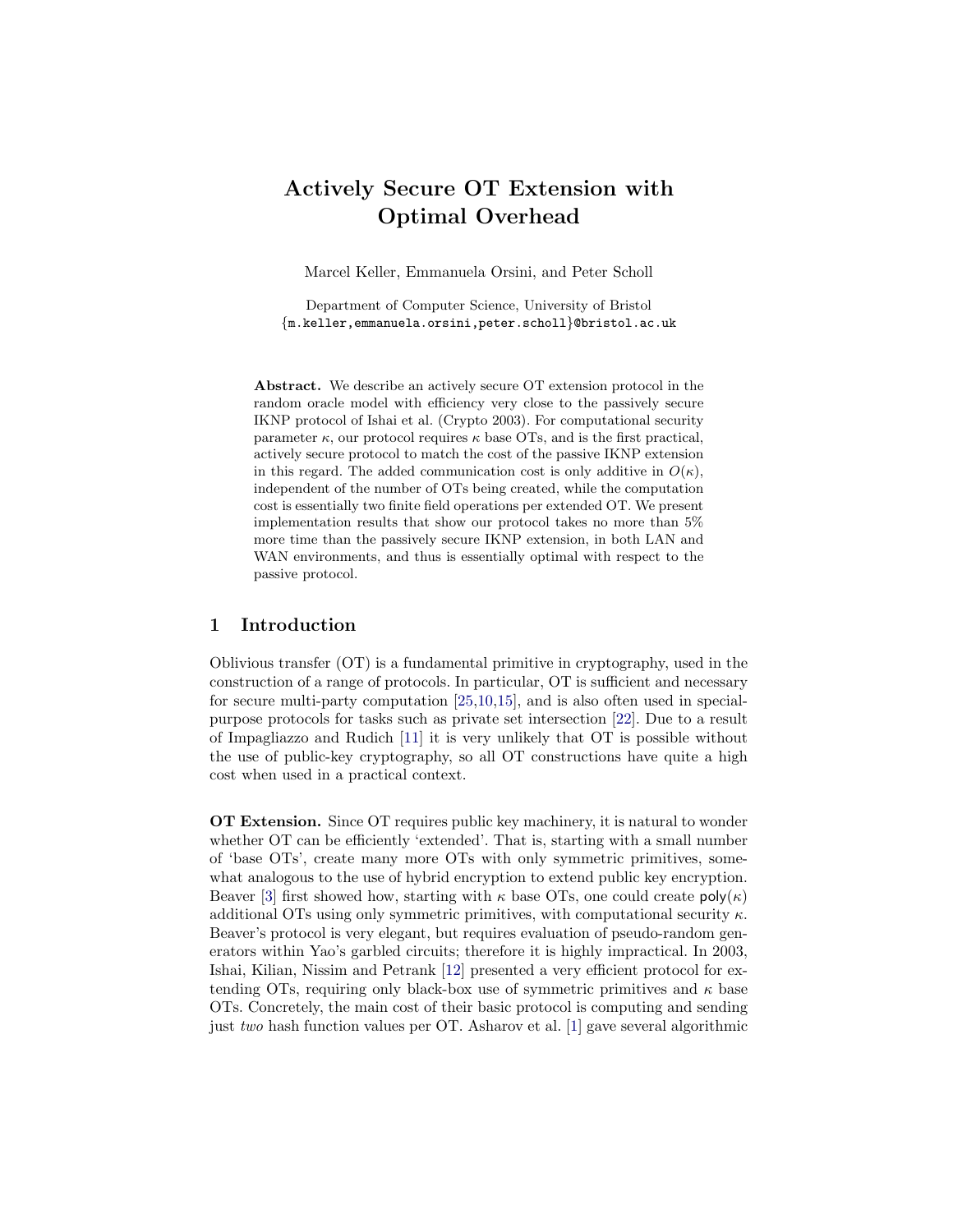optimizations to the IKNP protocol, reducing the communication down to one hash value for the *random OT* variant, where the sender's messages are sampled at random, and using a cache-oblivious algorithm for matrix transposition, which turned out to be the computational bottleneck when implemented naively. By analysing an implementation, they suggest that the actual bottleneck of the IKNP protocol is communication, particularly in wide area networks (WANs) with high latency and low bandwidth.

The above protocols are only secure against passive adversaries, who are trusted to strictly follow the protocol. For the case of actively secure protocols, which remain secure against arbitrary deviations from the protocol, typically most cryptographic protocols have a much greater cost than their passive counterparts. The actively secure OT extension of Ishai et al. [\[12\]](#page-16-3) uses an expensive cut-and-choose technique, where s runs of the protocol are done in parallel to achieve  $O(s)$  bits of statistical security. In recent years, the cost of actively secure OT extension has improved greatly, down to just constant overhead. The TinyOT protocol for secure two-party computation [\[20\]](#page-17-3) is based on a very efficient OT extension where the total cost is roughly  $\frac{8}{3}$  times the passively secure IKNP extension – this applies to communication and computation, as well as the number of base OTs required to run the protocol. Very recently, in an independent and concurrent work, Asharov et al. [\[2\]](#page-16-5) gave a protocol reducing the overhead even further: their protocol requires roughly  $\kappa + s$  base OTs for computational security  $\kappa$  and statistical security s, which in practice reduces the constant from  $\frac{8}{3} \approx 2.7$  down to  $\approx 1.4$ , plus an additive overhead in  $O(\kappa)$ .

Applications of OT extension. As we mentioned before, OT extension has been getting a lot of attention recently, because the efficiency of this procedure plays a decisive role in the overall efficiency of a number of protocols for secure computations where the number of OTs needed is very large, for example in the two-party and multiparty TinyOT protocols [\[20](#page-17-3)[,18,](#page-17-4)[5\]](#page-16-6), in the MiniMAC protocol of Damgard et al. [\[7\]](#page-16-7) and in private set intersection protocols [\[8,](#page-16-8)[22\]](#page-17-2).

Our Contributions. In this paper we give the first practical, actively secure OT extension protocol requiring only  $\kappa$  base OTs, matching the efficiency of the passively secure IKNP extension in this respect. For communication and computation costs, the overhead on top of IKNP is negligible: our protocol requires 2 finite field (of size  $\kappa$ ) operations per extended OT, plus a small communication overhead of  $O(\kappa)$  bits in a constant number of rounds, independent of the number of OTs being performed, which amortizes away when creating many OTs. We give extensive benchmarks (in both LAN and WAN settings) showing that the practical cost of our protocol for performing 10 million OTs is less than 6% more than the IKNP extension, and so is almost optimal. In contrast, the protocol of Asharov et al. [\[2\]](#page-16-5) takes at least 80% more time than the passive protocol in the WAN setting and over  $20\%$  more in the LAN setting for  $2^{23}$  OTs, according to their implementation figures.

The comparison table below shows the concrete efficiency of various other OT extension protocols, in terms of the number of base OTs required and the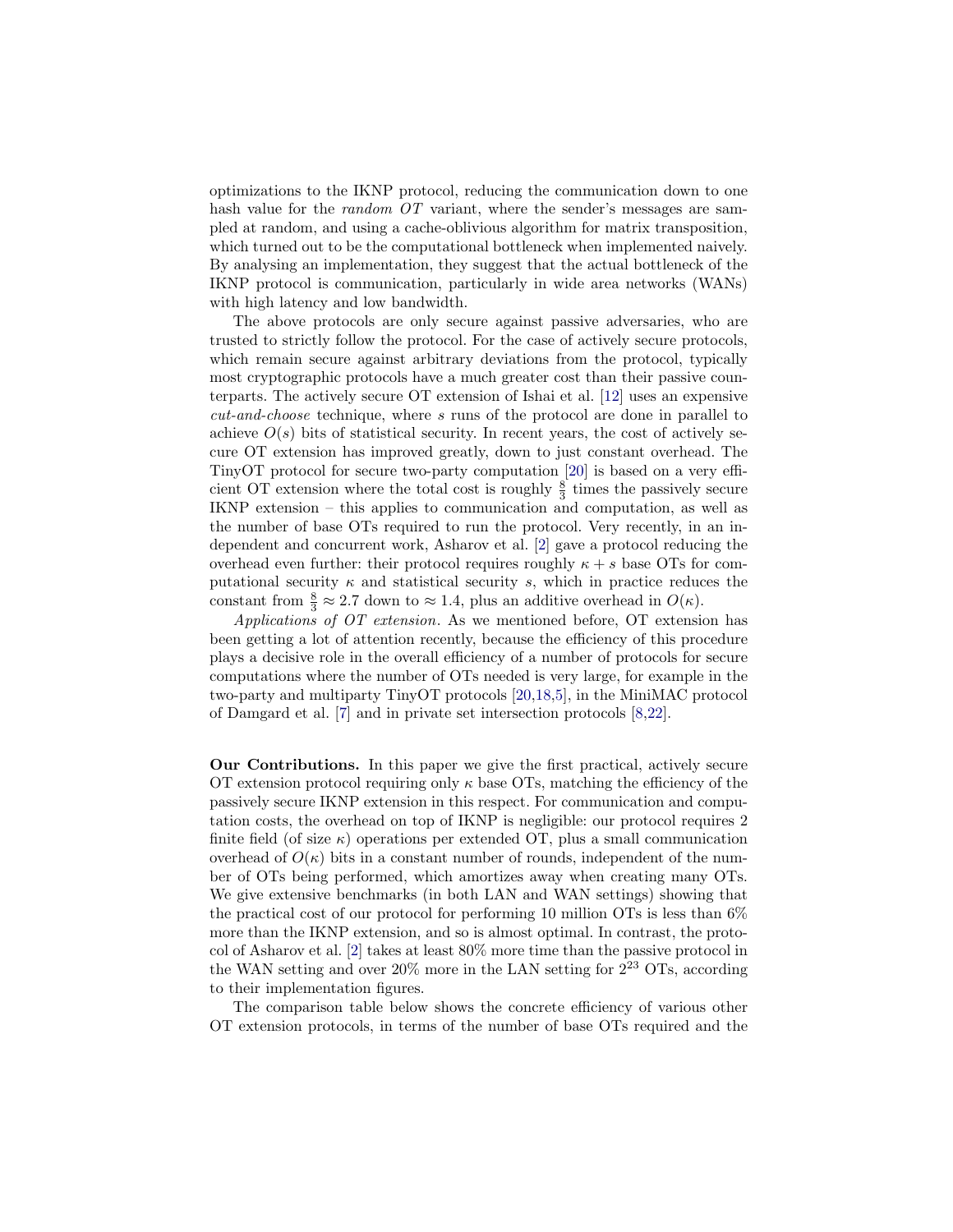total communication and computation cost for creating  $\ell$  OTs. Our protocol is more efficient than all previous protocols in all of these measures. Note that these comparisons are for OT extensions on strings of length at least  $\kappa$  bits. For shorter strings, the passively secure protocol of Kolesnikov and Kumaresan [\[16\]](#page-17-5) is more efficient, but it does not seem straightforward to apply our techniques to obtain an actively secure protocol in that setting. We also omit the protocol of Ishai et al. [\[13\]](#page-17-6), since although asymptotically this has only a constant overhead, the protocol is based on the 'MPC-in-the-head' technique, which has not been shown to be practical.

| Protocol                     | Seed OTs Comms. |                                              | Comp.                        | Security     |
|------------------------------|-----------------|----------------------------------------------|------------------------------|--------------|
| $\left[12\right]$            | 128             | $\ell$ · 128 bits                            | $2\ell$ hashes               | passive, CRF |
| $[12]$                       | > 5000          | $O(\ell \cdot \kappa \cdot s)$               | $O(\ell \cdot s)$ hashing    | active, CRF  |
| $[17]$                       | 323             | $O(\ell \cdot \kappa^2)$                     | $O(\ell \cdot \kappa^2)$ XOR | active, CRF  |
| $[20]$                       | 342             | $\ell$ 342 bits + 43KB $O(\ell)$ hashing     |                              | active, RO   |
| $\left\lceil 2 \right\rceil$ | 170             | $\ell$ -175 bits + 22KB $O(\ell)$ hashing    |                              | active, CRF  |
| This work                    | 128             | $\ell$ 128 bits + 10KB 2 $\ell$ + 336 hashes |                              | active, RO   |

**Table 1.** Concrete cost of OT extension protocols for producing  $\ell$  OTs of 128-bit strings with 128-bit computational and 40-bit statistical security parameters.

Our protocol is similar in structure to previous protocols [\[20,](#page-17-3)[2\]](#page-16-5), in that we carry out one run of the passively secure IKNP extension, and then use a correlation check to enforce correct behaviour. As in the previous protocols, it is possible that a cheating receiver may pass our check, in which case some information on the sender's secret is leaked. However, the leakage is such that we still only need  $\kappa$  base OTs, and then must sacrifice  $\kappa + s$  of the extended OTs produced from the IKNP extension, where s is a statistical security parameter, to ensure security. The check itself is extremely simple and only requires a constant number of hash computations on a fixed input length, unlike previous checks where the amount of data being hashed increases with the number of extended OTs.

Random Oracle Usage. We prove our OT extension protocol secure in the random oracle model, used for a functionality  $\mathcal{F}_{\text{Rand}}$ , which securely generates random values, and the hash function  $H$  used to randomize the correlated OT outputs. For the function  $H$ , Ishai et al. [\[12\]](#page-16-3) prove security of their protocol in the standard model, under the assumption that  $H$  is a *correlation robust* function. The protocol of Asharov et al. [\[2\]](#page-16-5) is proven secure with the additional requirement that  $H$  satisfies some kind of leakage resilience, and it is conjectured that the protocol of Nielsen et al. [\[20\]](#page-17-3) is also secure in this model.

Note that in the case of random OT, where the sender's outputs are defined as randomly chosen by the functionality, the security of the protocol (using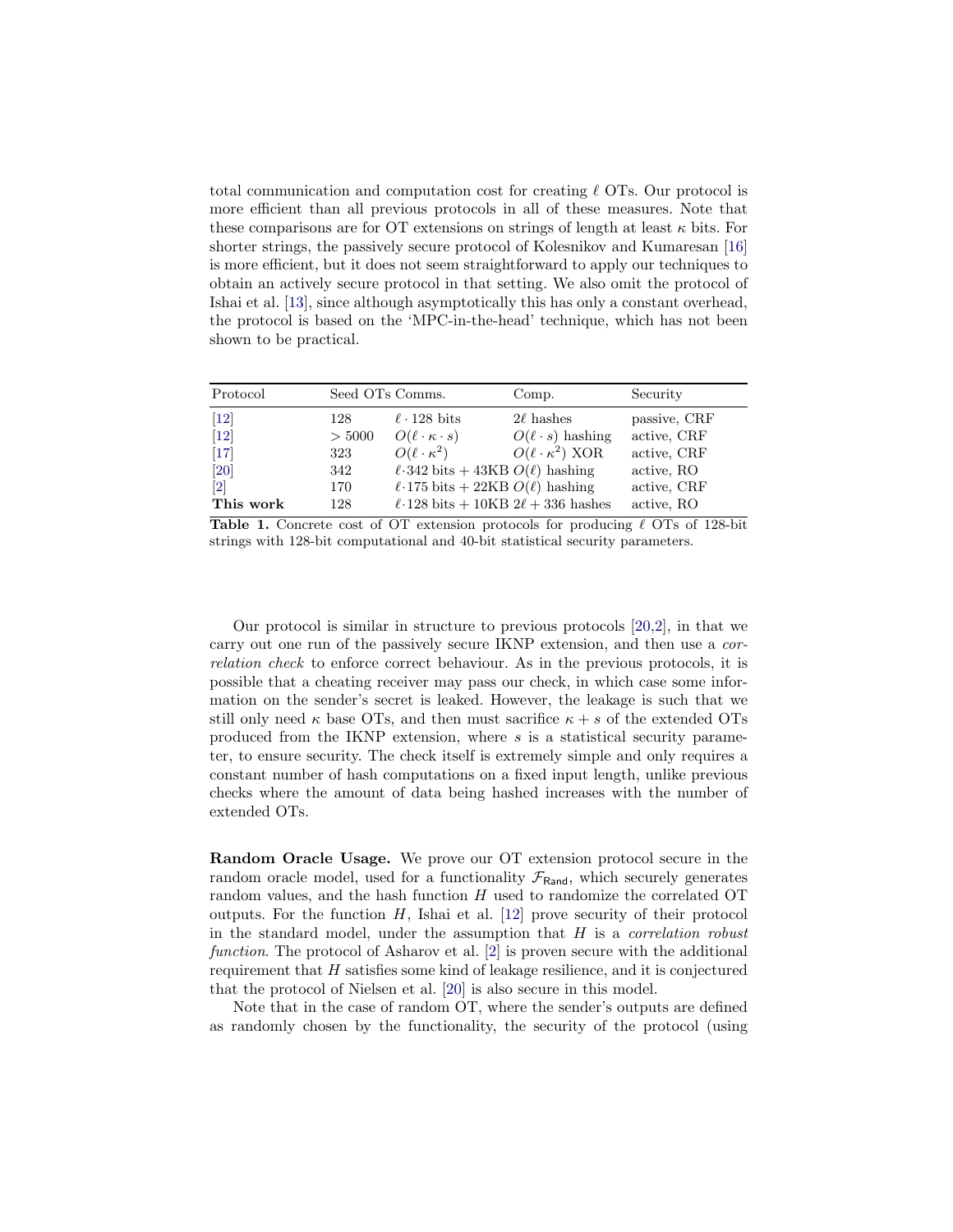the optimization of Asharov et al. [\[1\]](#page-16-4), which cuts the communication in half) has only ever been proven in the random oracle model, because of the need for the simulator to program the receiver's outputs from  $H$  to be as defined by the functionality. Random OT can be used for an offline/online scenario where random OTs are generated in advance of the inputs being known, and is also often used in practical protocols (e.g. [\[22,](#page-17-2)[20\]](#page-17-3)), so we take the pragmatic approach of using random oracles for our security proofs, which also simplifies the exposition. However, due to the similarities between our protocol and previous ones [\[2](#page-16-5)[,20\]](#page-17-3), we believe it is likely that our (non-random) OT extension protocol can also be proven secure under a form of correlation robustness for H.

# 2 Preliminaries

#### 2.1 Notation

We denote by  $\kappa$  the computational security parameter and by s the statistical security parameter. We let  $\operatorname{negl}(\kappa)$  denote some unspecified function  $f(\kappa)$ , such that  $f = o(\kappa^{-c})$  for every fixed constant c, saying that such a function is negligible in  $\kappa$ . We say that a probability is *overwhelming* in  $\kappa$  if it is 1−negl( $\kappa$ ). We denote by  $a \stackrel{\$}{\leftarrow} A$  the random sampling of a from a distribution A, and by [d] the set of elements  $\{1, \ldots d\}$ .

Throughout the proofs we will often identify  $\mathbb{F}_2^{\kappa}$  with the finite field  $\mathbb{F}_{2^{\kappa}}$ . Addition is the same in both; we will use " $\cdot$ " for multiplication in  $\mathbb{F}_{2^{\kappa}}$  and "  $\ast$  " for the componentwise product in  $\mathbb{F}_2^{\kappa}$ . We use lower case letters to denote elements in  $\mathbb{F}_2$  and bold lower case letters for vectors in  $\mathbb{F}_2^{\kappa}$  and elements in  $\mathbb{F}_{2^{\kappa}}$ . We will use the notation  $v[i]$  to denote the *i*-th entry of **v**.

Given a matrix A, we denote its rows by subindices  $a_i$  and its columns by superindices  $\mathbf{a}^k$ . Given a vector  $\mathbf{v} \in \mathbb{F}_2^{\kappa}$ , we denote by  $\bar{\mathbf{v}}$  the vector in  $\mathbb{F}_2^{\kappa}$  such that  $\mathbf{v} + \bar{\mathbf{v}} = \mathbf{1}$ . We say that a vector  $\mathbf{v} \in \mathbb{F}_2^{\kappa}$  is monochrome if  $v[i] = v[j]$ , for each  $i, j \in [\kappa]$ ; otherwise we say it is *polychrome*.

In our proofs we often use the notion of affine space. We recall that an affine space is a set  $X$  that admits a free transitive action of a vector space  $V$ .

#### 2.2 Oblivious Transfer and OT extension

Oblivious transfer (OT) [\[24,](#page-17-8)[23](#page-17-9)[,9,](#page-16-9)[4\]](#page-16-10) is a two-party protocol between a sender S and a receiver  $R$ . The sender transmits part of its input to  $R$ , in such a way that S remains oblivious as what part of its input was transmitted and R does not obtain more information than it is entitled.

We use three main oblivious transfer functionalities. We denote by  $\mathcal{F}_{OT}$  the standard  $\binom{2}{1}$ -OT functionality, where the sender S inputs two messages  $\mathbf{v}_0, \mathbf{v}_1 \in$  $\mathbb{F}_2^{\kappa}$ , and the receiver inputs a choice bit x, and at the end of the protocol R learns only the selected message  $\mathbf{v}_x$ . We use the notation  $\mathcal{F}_{\text{OT}}^{\kappa,\ell}$  to denote the functionality that provides  $\ell \binom{2}{1}$  $\ell \binom{2}{1}$  $\ell \binom{2}{1}$ -OTs of messages in  $\mathbb{F}_2^{\kappa}$  (see Fig. 1 for a formal definition). Another variant of OT is correlated OT, where the sender's messages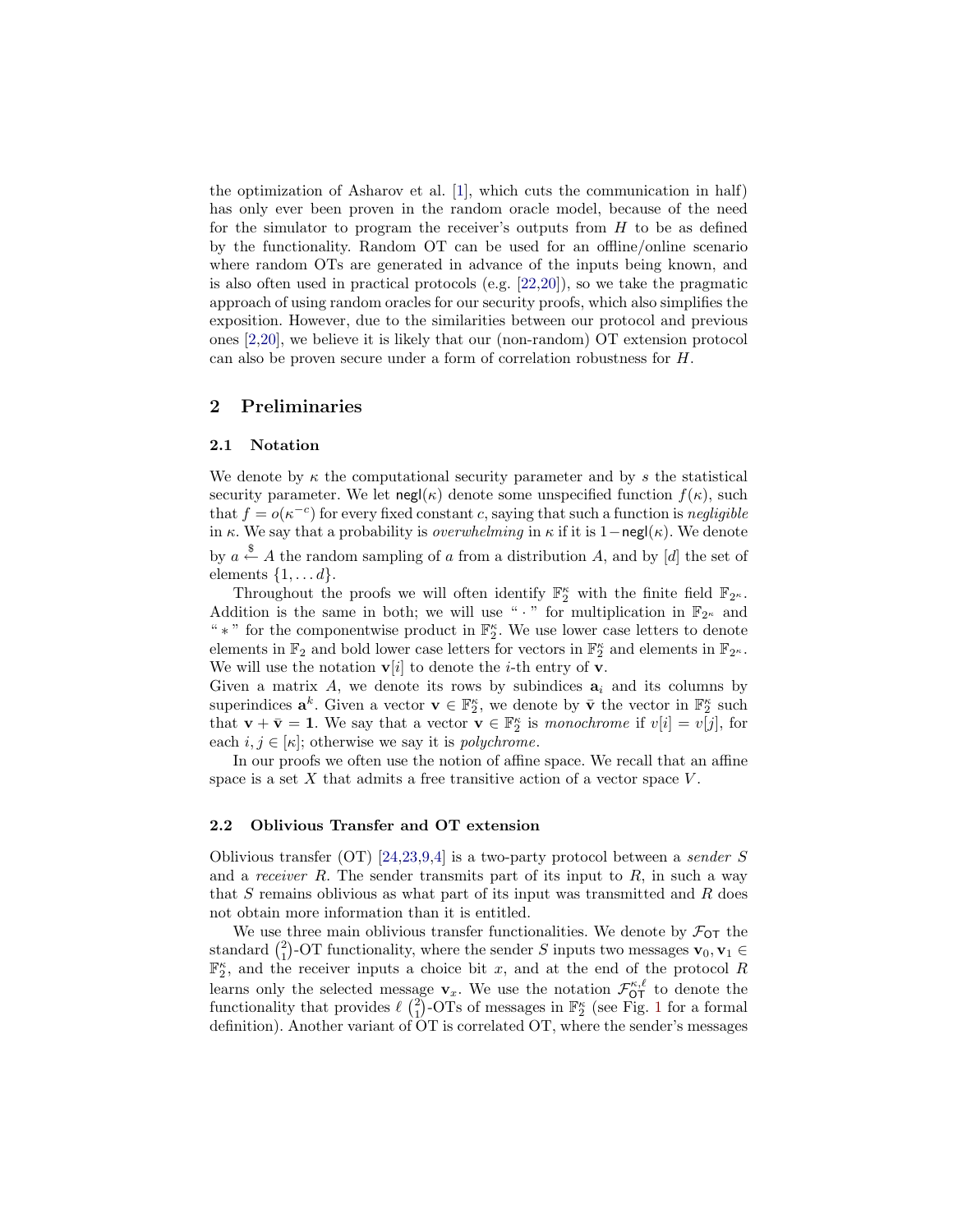are correlated, i.e.  $\mathbf{v}_0 + \mathbf{v}_1 = \Delta$  for a fixed  $\Delta \in \mathbb{F}_2^{\kappa}$ ; in Fig. [3](#page-5-0) we give a version of this functionality which allows "errors". Finally, in the random OT functionality ,  $\mathcal{F}_{\text{ROT}}$ , the messages  $\mathbf{v}_0, \mathbf{v}_1$  are sampled uniformly at random by the functionality (Fig. [7\)](#page-9-0).

# Functionality  $\mathcal{F}^{\kappa,\ell}_{\mathsf{OT}}$

 $F$  running with  $R, S$  and an adversary  $S$  proceeds as follows:

- The functionality waits for input  $(\mathbf{v}_{0,i}, \mathbf{v}_{1,i}) \in \mathbb{F}_2^{\kappa} \times \mathbb{F}_2^{\kappa}, i \in [\ell],$  from S and  $x_1, \ldots, x_\ell$ , with  $x_i \in \mathbb{F}_2$ , from R.
- It outputs  $\mathbf{v}_{x_i,i}, i \in [\ell],$  to R.

<span id="page-4-0"></span>Fig. 1. The OT functionality

 $\rm Functionality\ {\cal F}^{\kappa,\ell}_{\rm COTe}$ The functionality is parametrized by the number  $\ell$  of resulting OTs and by the key length  $\kappa$ . Running with parties  $S$ ,  $R$ , and an ideal adversary  $S$  it operates as follows. **Initialize:** Upon receiving  $\Delta$  from S, where  $\Delta \in \mathbb{F}_{2^{\kappa}}$ , the functionality stores  $\Delta$ . Extend: - Upon receiving  $(\mathbf{x}_1, \ldots, \mathbf{x}_\ell)$  from R, where  $\mathbf{x}_i \in \mathbb{F}_{2^\kappa}$ , sample  $\mathbf{t}_j \in \mathbb{F}_{2^\kappa}$ ,  $j = 1, \ldots, \ell$ , and output them to R. Compute  $\mathbf{q}_j = \mathbf{t}_j + \mathbf{x}_j * \Delta, j = 1, \ldots, \ell$ , and output them to S. - If R is corrupt, wait for S to input  $\mathbf{t}_j$  and output as before.

<span id="page-4-1"></span>Fig. 2. Correlated OT with errors functionality  $\mathcal{F}_{\text{COTe}}$ 

IKNP Protocol Augmented with Errors. In Fig. [2,](#page-4-1) we model the IKNP extension as a separate functionality,  $\mathcal{F}_{\text{COTe}}$  that incorporates a cheating receiver's behavior, and call this correlated OT with errors. Fig. [3](#page-5-0) gives the implementation of this functionality: after the first phase and the local expansion of the seeds through a pseudorandom generator PRG, R holds two  $\ell \times \kappa$ matrices  $\{\mathbf{t}_0^i\}_{i\in[\kappa]}, \{\mathbf{t}_1^i\}_{i\in[\kappa]}$ , while S holds the vector  $\Delta \in \mathbb{F}_2^{\kappa}$  and the matrix  $\{\mathbf t_{\varDelta_i}^i\}_{i\in[\kappa]}$ . In the extension phase, we allow a cheating receiver R to input vectors  $\mathbf{x}_1,\ldots,\mathbf{x}_\ell\in\mathbb{F}_2^{\kappa}$ , instead of inputting bits  $x_1,\ldots,x_\ell$ . To better understand this situation we can imagine R inputting an  $\ell \times \kappa$  matrix X, having  $\mathbf{x}_1, \ldots, \mathbf{x}_\ell \in \mathbb{F}_2^{\kappa}$ as rows and  $\mathbf{x}^1, \ldots, \mathbf{x}^k \in \mathbb{F}_2^{\ell}$  as columns. If R is honest then  $\mathbf{x}^1 = \cdots = \mathbf{x}^k$  and the rows  $\mathbf{x}_j$  are "monochrome" vectors, i.e. consisting either of all 0's or all 1's.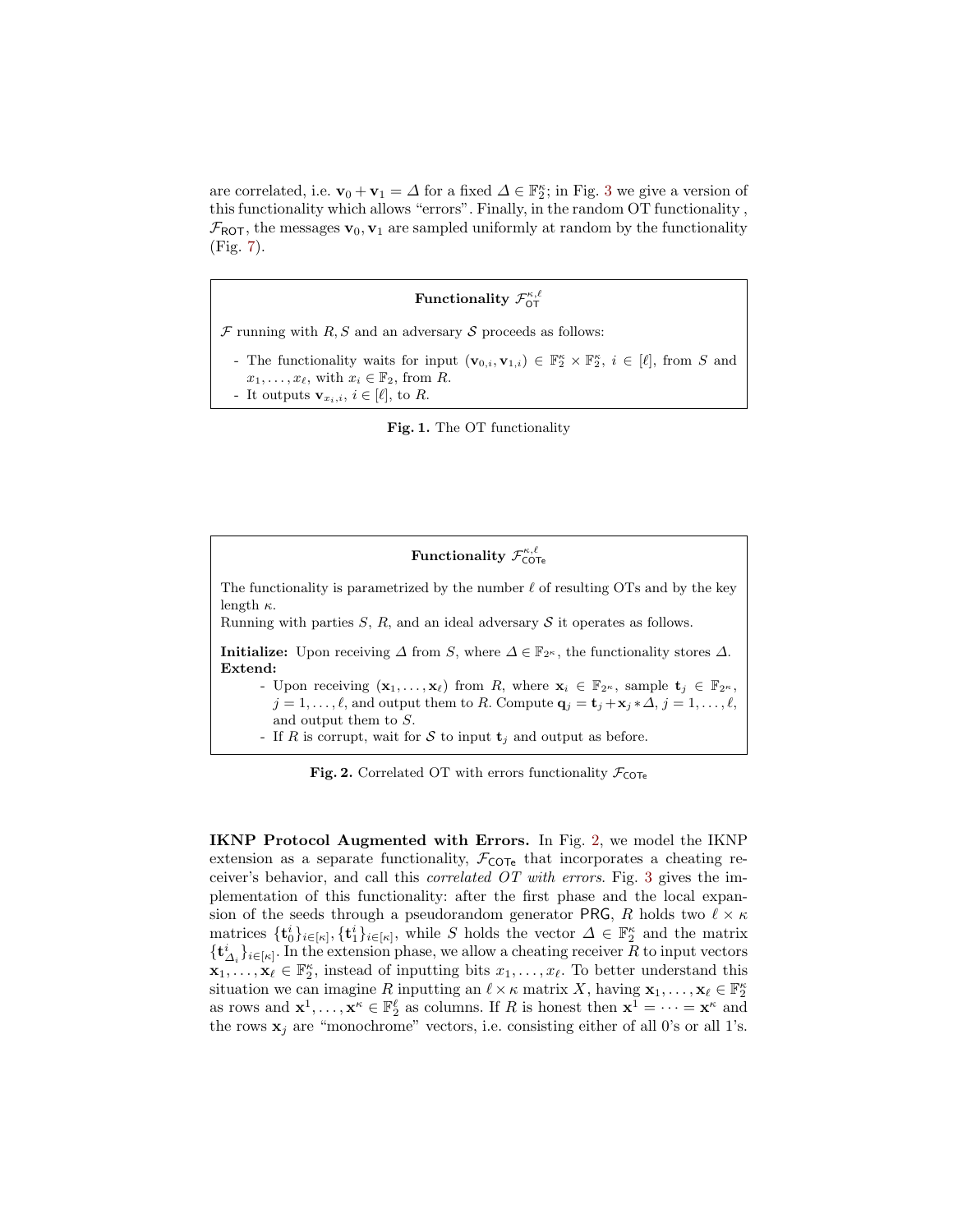At this point the receiver computes  $\mathbf{u}^i = \mathbf{t}_0^i + \mathbf{t}_1^i + \mathbf{x}^i$ , for each  $i \in [\kappa]$ . Clearly, if R is honest, they send the same vector  $x^i$  for each i. After this step S computes  $\mathbf{q}^i = \mathbf{t}_{\Delta_i}^i + \mathbf{u}^i + \mathbf{u}^i \cdot \Delta_i = \mathbf{t}_0^i + \mathbf{x}^i \cdot \Delta_i$ , obtaining the  $\ell \times \kappa$  matrix  $Q$ , having  $\mathbf{q}^i$  as columns and  $\mathbf{q}_j = \mathbf{t}_{0,j} + \mathbf{x}_j \cdot \Delta$  as rows. If  $\mathbf{x}_j$  is monochrome, i.e  $\mathbf{x}_j = x_j \cdot (1, \ldots, 1)$ , then  $\mathbf{q}_i = \mathbf{t}_{0,i} + x_i \cdot \Delta$ , otherwise, rewriting  $\mathbf{x}_i$  as  $\mathbf{x}_i = x_i \cdot (1, \ldots, 1) + \mathbf{e}_i$ , we get  $\mathbf{q}_i = \mathbf{t}_{0,i} + x_i \cdot \Delta + \mathbf{e}_i * \Delta$ , where  $\mathbf{e}_i$  is an "error" vector counting the number of positions in which R cheated.

Notice that, compared with the original IKNP protocol, the protocol COTe stops before hashing the output with the random oracle to break the correlation and performing the final round of communication. It is easy to see (and was shown e.g. by Nielsen [\[19\]](#page-17-10)) that the protocol for COTe (given in Fig. [3\)](#page-5-0) securely implements this functionality.

#### Protocol for COTe $\kappa,\ell$

Initialize: This is independent of inputs and only needs to be done once.

- 1. R samples  $\kappa$  pairs of  $\kappa$ -bit seeds,  $\{(\mathbf{k}_0^i, \mathbf{k}_1^i)\}_{i=1}^{\kappa}$ .
- 2. S samples a random  $\kappa$ -bit string  $\Delta$ .
- 3. The parties call  $\kappa \times \text{OT}_{\kappa}$  with inputs  $\Delta$  and  $\mathbf{k}_0, \mathbf{k}_1$ .
- 4. S receives  $\mathbf{k}_{\Delta_i}^i$  for  $i = 1, \ldots, \kappa$ .

Extend: This creates  $\ell$  extended C-OTs. Note that this phase can be iterated, as done by Asharov et al. [\[1\]](#page-16-4).

- 1. R inputs monochrome vectors  $\mathbf{x}_1, \ldots, \mathbf{x}_{\ell}$ . Let  $x_1, \ldots, x_{\ell}$  be the bits of the vectors for the case when  $R$  is honest.
- 2. Expand  $\mathbf{k}_i^0$  and  $\mathbf{k}_i^1$  using a pseudo random generator (PRG), letting

 $\mathbf{t}_0^i = \mathsf{PRG}(\mathbf{k}_i^0) \in \mathbb{F}_2^\ell \quad \text{and} \quad \mathbf{t}_1^i = \mathsf{PRG}(\mathbf{k}_i^1) \in \mathbb{F}_2^\ell, \quad i = 1, \ldots, \kappa.$ 

- so R knows  $(\mathbf{t}_i^0, \mathbf{t}_i^1)$  and S knows  $\mathbf{t}_{\Delta_i}^i$  for  $i = 1, \ldots, \kappa$ .
- 3. R computes

$$
\mathbf{u}^i = \mathbf{t}_0^i + \mathbf{t}_1^i + \mathbf{x}^i \in \mathbb{F}_2^\ell, \quad i = 1, \dots, \kappa,
$$

where  $\mathbf{x}^i = (x_1, \ldots, x_\ell) \in \mathbb{F}_2^\ell$  and sends them to S. Here we are creating the keys correlation that permits to extend OTs, inverting the role of sender and receiver.

- 4. S computes
- ${\bf q}^i = \mathit{\Delta}_i \cdot {\bf u}^i + {\bf t}^i_{\mathit{\Delta}_i} \in \mathbb{F}_2^\ell.$
- Notice that  $\mathbf{q}^i = \mathbf{t}_0^i + \Delta_i \cdot \mathbf{x}^i$ , for  $i = 1, \ldots, \kappa$ .
- 5. Let  $\mathbf{q}_j$  denote the j-th row of the  $\ell \times \kappa$  bit matrix  $Q = [\mathbf{q}^1 | \dots | \mathbf{q}^{\kappa}],$  and similarly let  $\mathbf{t}_j$  be the *j*-th row of  $[\mathbf{t}_0^1 | \dots | \mathbf{t}_0^{\kappa}]$ . Note that

$$
\mathbf{q}_j = \mathbf{t}_j + \mathbf{x}_j \ast \Delta, \quad j = 1, \dots, \ell.
$$

Output: R outputs  $\mathbf{t}_j$ , S outputs  $\mathbf{q}_j$  and  $\Delta$ .

<span id="page-5-0"></span>Fig. 3. Protocol for correlated OT with errors between S and R.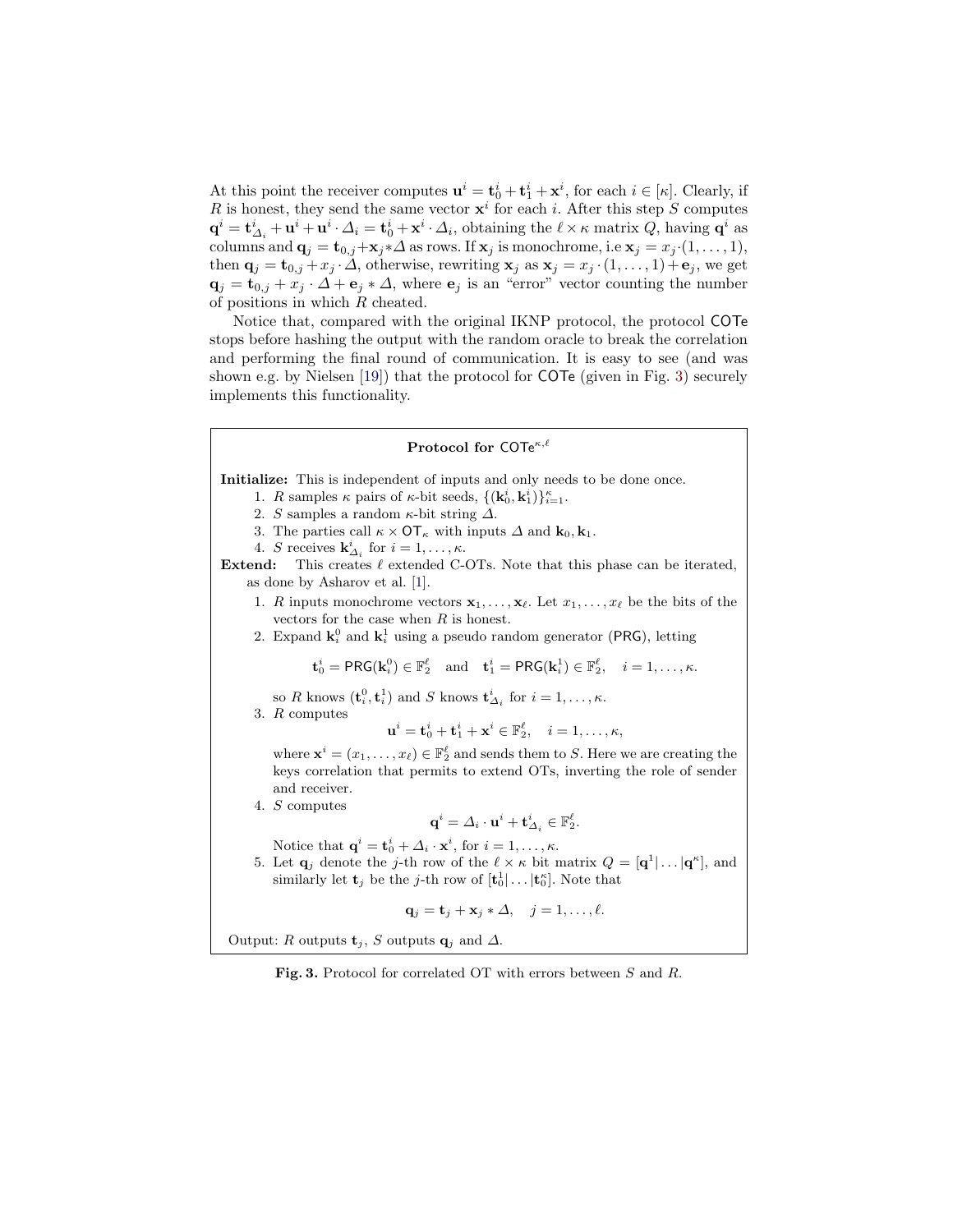# 3 Our Actively Secure OT Extension Protocol

In this section we describe our protocol for actively secure OT extension based on the passive IKNP functionality,  $\mathcal{F}_{\text{COTe}}$ . We recall that to deal with malicious adversaries, all the known actively secure OT extension protocols add a consistency check to the passive secure IKNP protocol to ensure that  $R$  inputs consistent values.

For example, in previous works [\[20,](#page-17-3)[2\]](#page-16-5) this check is added before the "extension" phase, i.e. before the sender  $S$  "reverses" the base OTs and breaks the correlation, effectively checking on the OT seeds. In our construction we check the correlation for consistency after the extension step, precisely after the execution of COTe, actually checking the extended OTs.



<span id="page-6-0"></span>**Fig. 4.** Relationship between the different functionalities used to go from  $\mathcal{F}_{\text{OT}}^{\kappa,\kappa}$  to  $\mathcal{F}_{\text{OT}}^{\kappa,\ell}$ .

The high level idea of our protocol in Fig. [7](#page-9-0) is to perform a simple correlation check to ensure that the receiver used the same vector  $x^i$  for each  $u^i$  sent in Step 3 of the IKNP extension. If the check passes, then the correlated OTs are hashed to obtain random OTs. This check requires sacrificing  $\kappa + s$  extended OTs to ensure security, so we obtain a reduction from  $\mathcal{F}_{\text{ROT}}^{\kappa,\ell}$  to  $\mathcal{F}_{\text{COTE}}^{\kappa,\ell'}$ , with  $\ell' = \ell + (\kappa + s)$ .

The intuition in this reduction is that, if the check passes, the adversary can only learn few bits of the correlation vector  $\Delta$ , and hence the values  $H(q_i + \Delta)$ are actually random except with negligible probability. Finally, if required, the random OTs obtained from ROT can be derandomized with an additional set of messages from the sender, using the standard reduction from  $\mathcal{F}_{\text{OT}}^{\kappa,\ell}$  to  $\mathcal{F}_{\text{ROT}}^{\kappa,\ell}$ .

The relationship between all the functionalities used are described in Fig. [4.](#page-6-0) The first stage to  $\mathcal{F}_{\text{COTe}}$  essentially consists of the IKNP OT extension protocol (with some modifications from the protocol by Asharov et al. [\[1\]](#page-16-4)) that we have seen in the previous section.

# Functionality  $\mathcal{F}^{\mathbb{F}}_{\mathsf{Rand}}$

**Random sample:** Upon receiving  $(rand; u)$  from all parties, it samples a uniform  $r \in \mathbb{F}$  and outputs  $(rand, r)$  to all parties.

Fig. 5. Functionality  $\mathcal{F}_{\mathsf{Rand}}^{\mathbb{F}}$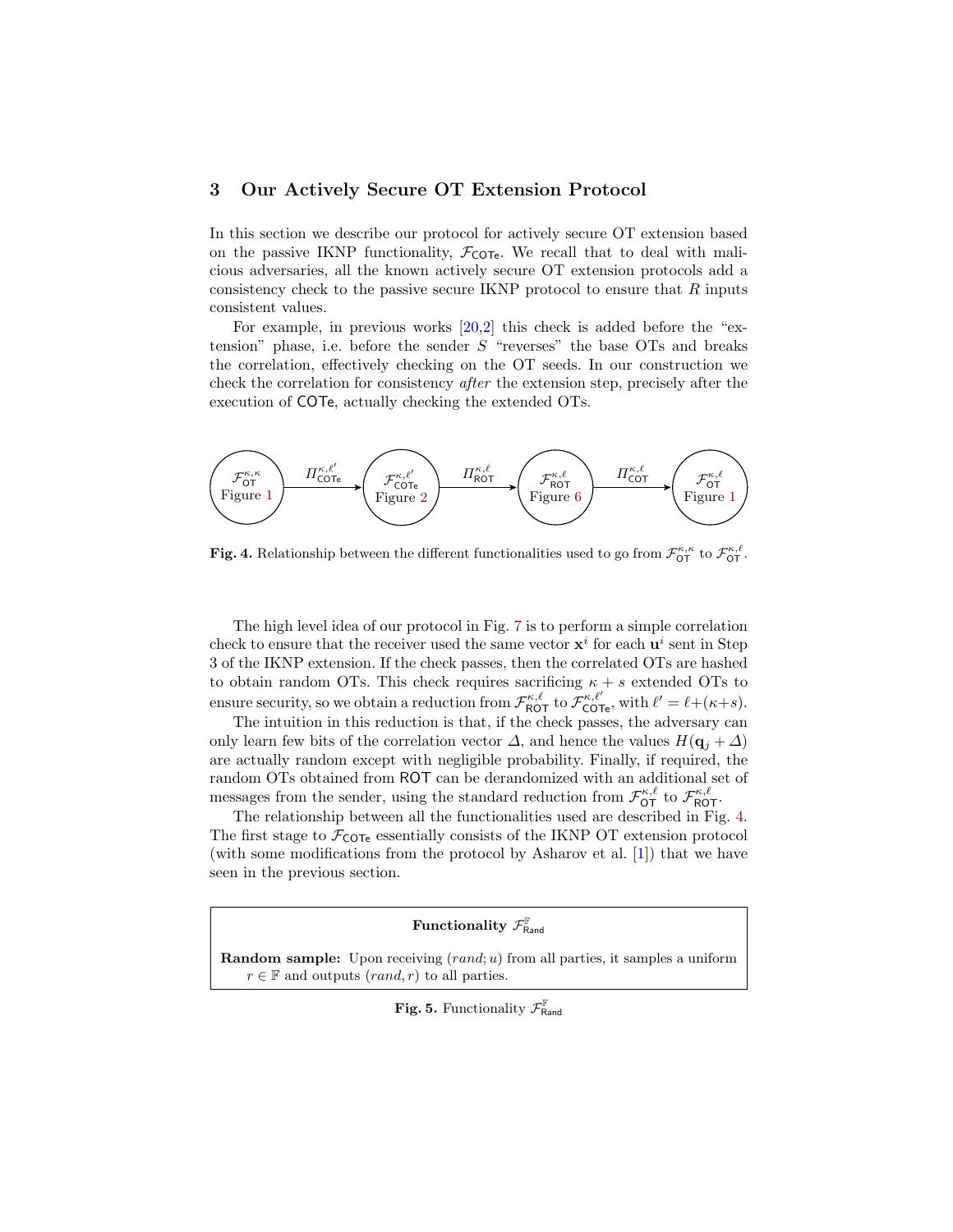#### 3.1 Protocol from COTe to ROT

# Functionality  $\mathcal{F}^{\kappa,\ell}_{\mathsf{ROT}}$

The functionality is parametrized by the number  $\ell$  of resulting OTs and by the length of the OT strings  $\kappa$ .

Running with parties  $S, R$  and an ideal adversary denoted by  $S$ , it operates as follows.

- Upon receiving  $(R, (x_1, \ldots, x_\ell))$  from R, where  $x_j \in \mathbb{F}_2$ , the functionality samples random  $(\mathbf{v}_{0,j}, \mathbf{v}_{1,j}) \in \mathbb{F}_{2^{\kappa}}^2$ , for  $j \in [\ell]$ . Then it sends  $(\mathbf{v}_{0,j}, \mathbf{v}_{1,j})$  to S and  $\mathbf{v}_{x_j,j}$  to R.
- If R is corrupt: if S inputs Abort,  $\mathcal F$  sends Abort to S and it halts. Otherwise it waits for S to input  $x_j$  for all  $j \in [\ell]$ . Then it samples random  $(\mathbf{v}_{0,j}, \mathbf{v}_{1,j})$ ,  $j \in [\ell]$  and outputs them to S. It also sends  $\mathbf{v}_{x_j, j}$  to S for all  $j \in [\ell]$ .
- If S is corrupt it waits for S to input  $(\mathbf{v}_{0,j}, \mathbf{v}_{1,j}), j \in [\ell],$  and then outputs as above using these values.

<span id="page-7-0"></span>

Here we describe the protocol implementing the  $\mathcal{F}_{\text{ROT}}^{\kappa,\ell}$  functionality in Fig. [6.](#page-7-0) The main idea of our construction is to use a variant of the MAC check protocol from SPDZ [\[6\]](#page-16-11), adapted for two parties where one party holds the MAC key, to check the correlation is consistent. The correlation check is performed on the  $\ell'$  correlated OTs of length κ output by  $\mathcal{F}_{\text{COTe}}^{\kappa,\ell'}$ , i.e. after the vectors have been transposed. Recall that after running  $\mathcal{F}_{\text{COTe}}$ , the sender S has  $\Delta, \mathbf{q}_1, \ldots, \mathbf{q}_{\ell'} \in \mathbb{F}_2^{\kappa}$ and the receiver R has  $\mathbf{x}_1, \ldots, \mathbf{x}_{\ell'}, \mathbf{t}_1, \ldots, \mathbf{t}_{\ell'} \in \mathbb{F}_2^{\kappa}$  such that  $\mathbf{q}_j = \mathbf{t}_j + \mathbf{x}_j * \Delta$  for  $j \in [\ell']$ . If R was honest then every  $\mathbf{x}_j$  is monochrome, so  $\mathbf{q}_j = \mathbf{t}_j + x_j \cdot \Delta$  for bits  $x_1, \ldots, x_{\ell'}$ .

To carry out the check, both parties first securely generate  $\ell'$  random weights  $\chi_1, \ldots, \chi_{\ell'} \in \mathbb{F}_2^{\kappa}$ , and then compute weighted sums of their outputs from  $\mathcal{F}_{\text{COTe}}$ . Then  $R$  sends these values to  $S$  to check consistency with  $S$ 's output. So,  $R$ computes  $x = \sum_{j=1}^{\ell'} x_j \cdot \chi_j, t = \sum_{j=1}^{\ell'} \mathbf{t}_j \cdot \chi_j$  and S computes  $q = \sum_{j=1}^{\ell'} \mathbf{q}_j \cdot \chi_j$ , where the vectors  $\mathbf{t}_j, \mathbf{q}_j, \chi_j$  are viewed as elements of  $\mathbb{F}_{2^{\kappa}}$  and multiplications are performed in this finite field. S then checks that  $q = t + x \cdot \Delta$ .

Clearly, by linearity of the correlated OT output, the check will always pass for an honest receiver. If  $R$  is corrupted then it is possible they may pass the check despite having used polychromatic  $x_j$  vectors; in this case they will learn some information about  $\Delta$ . We show that this leakage is *optimal*, in the sense that a cheating receiver can learn c bits of information on  $\Delta$  with at most probability  $2^{-c}$ , and the possible errors in the resulting OTs do not provide the adversary with any further useful information. Looking ahead to the proof, the success probability of a receiver who passes the check in breaking the resulting OTs with  $q = \text{poly}(\kappa)$  queries to H will therefore be  $q/2^{\kappa-c}$ , giving an overall success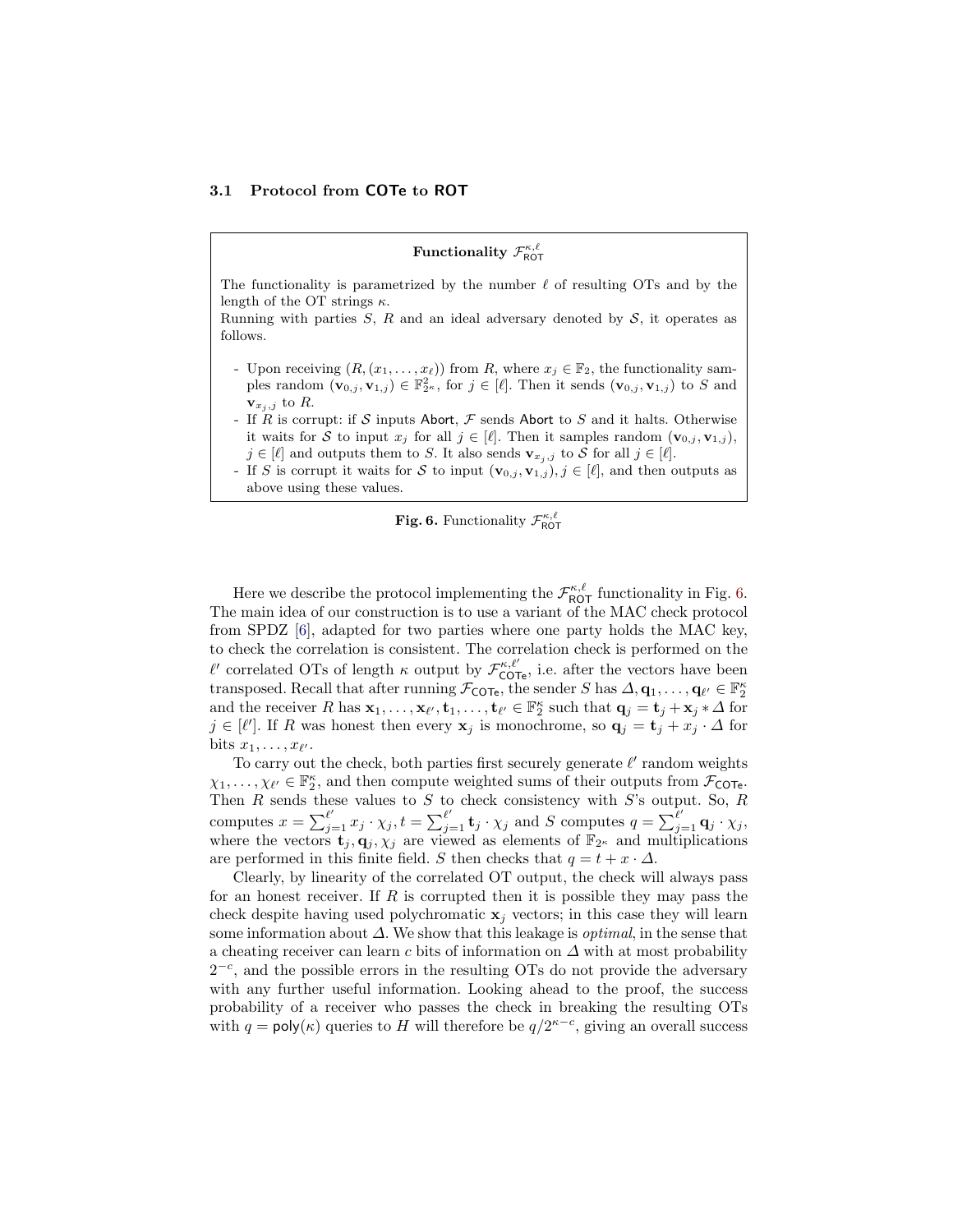probability of  $q/2^{\kappa}$ . This implies that  $\kappa$  base OTs suffice for computational security  $\kappa$ .

On the other hand, if the sender is corrupted, our correlation check introduces the possibility that the values of  $x$  and  $t$  could leak information about  $R$ 's input bits  $x_1, \ldots, x_\ell$ . However, we show that it suffices to perform  $\kappa + s$  additional OTs with random choice bits to counter against this leakage, for statistical security s. Overall, this means our protocol requires only  $\kappa$  base OTs, which is optimal with respect to the IKNP extension, and an additive overhead of  $s + \kappa$  extended OTs, regardless of the number  $\ell$  of OTs required, as well as just  $O(\kappa)$  additional communication in a constant number of rounds.

#### 3.2 Analysis of the Correlation Check

Corrupt Sender. To ensure that the correlation check step is secure against a corrupt sender we must carefully choose the parameter  $\ell'$ , which determines the size of the batch each check is performed on. Recall that the elements in the field  $\mathbb F$  are  $\kappa$  bits long; if  $\ell' \leq \kappa$  then it is likely that the secret bits  $x_j$  will be uniquely determined given  $\chi_j$  and x, so an adversary could attempt to solve the corresponding knapsack problem to recover these. As we will see in the proof in Theorem [1,](#page-10-0) to thwart this attack, we use a technical lemma giving a bound on the rank of a random binary matrix. This is also the reason why we do not let the sender sample  $\{\chi_j\}_{j=1}^{\ell}$ .

Corrupt Receiver. The case of a corrupt receiver is much more involved. We now investigate a cheating receiver's success probability in the correlation check stage of the ROT protocol in Fig. [7.](#page-9-0) Let  $\mathbf{x}_1, \ldots, \mathbf{x}_{\ell'}$  be the vectors in  $\mathbb{F}_2^{\kappa}$  input by R during the protocol. Taking these to be the rows of a  $\ell' \times \kappa$  matrix, let  $\mathbf{x}^1, \ldots, \mathbf{x}^{\kappa}$  be the *columns* of the same matrix, in  $\mathbb{F}_2^{\ell'}$ . If R was honest then  ${x_j}_{j\in[\ell']}$  are all monochrome and  ${x^i}_{i\in[\kappa]}$  are all equal. The following Lemma gives the main properties needed from our correlation check.

<span id="page-8-0"></span>**Lemma 1.** Let  $S_{\Delta} \subseteq \mathbb{F}_2^{\kappa}$  be the set of all  $\Delta$  for which the correlation check passes, given the view of the receiver. Except with probability  $2^{-\kappa}$ , there exists  $k \in \mathbb{N}$  such that

- 1.  $|S_{\Delta}| = 2^k$ .
- 2. For every  $\mathbf{s} \in {\{\mathbf{x}^i\}}_{i \in [\kappa]}$ , let  $H_\mathbf{s} = {\{i \in [\kappa] \mid \mathbf{s} = \mathbf{x}^i\}}$ . Then one of the following holds:
	- For all  $i \in H_s$  and any  $\Delta^{(1)}, \Delta^{(2)} \in S_\Delta$ ,  $\Delta_i^{(1)} = \Delta_i^{(2)}$ .
	- $-k \leq |H_{\rm s}|$ , and  $|\{\Delta_{H_{\rm s}}\}_{\Delta \in S_{\Delta}}| = 2^k$ , where  $\Delta_{H_{\rm s}}$  denotes the vector consisting of the bits  $\{\Delta_i\}_{i\in H_s}$ . In other words,  $S_{\Delta}$  restricted to the bits corresponding to  $H_s$  has entropy at least k.

Furthermore, there exists  $\hat{\mathbf{s}}$  such that  $k \leq |H_{\hat{\mathbf{s}}}|$ .

Proof. See full version [\[14\]](#page-17-11).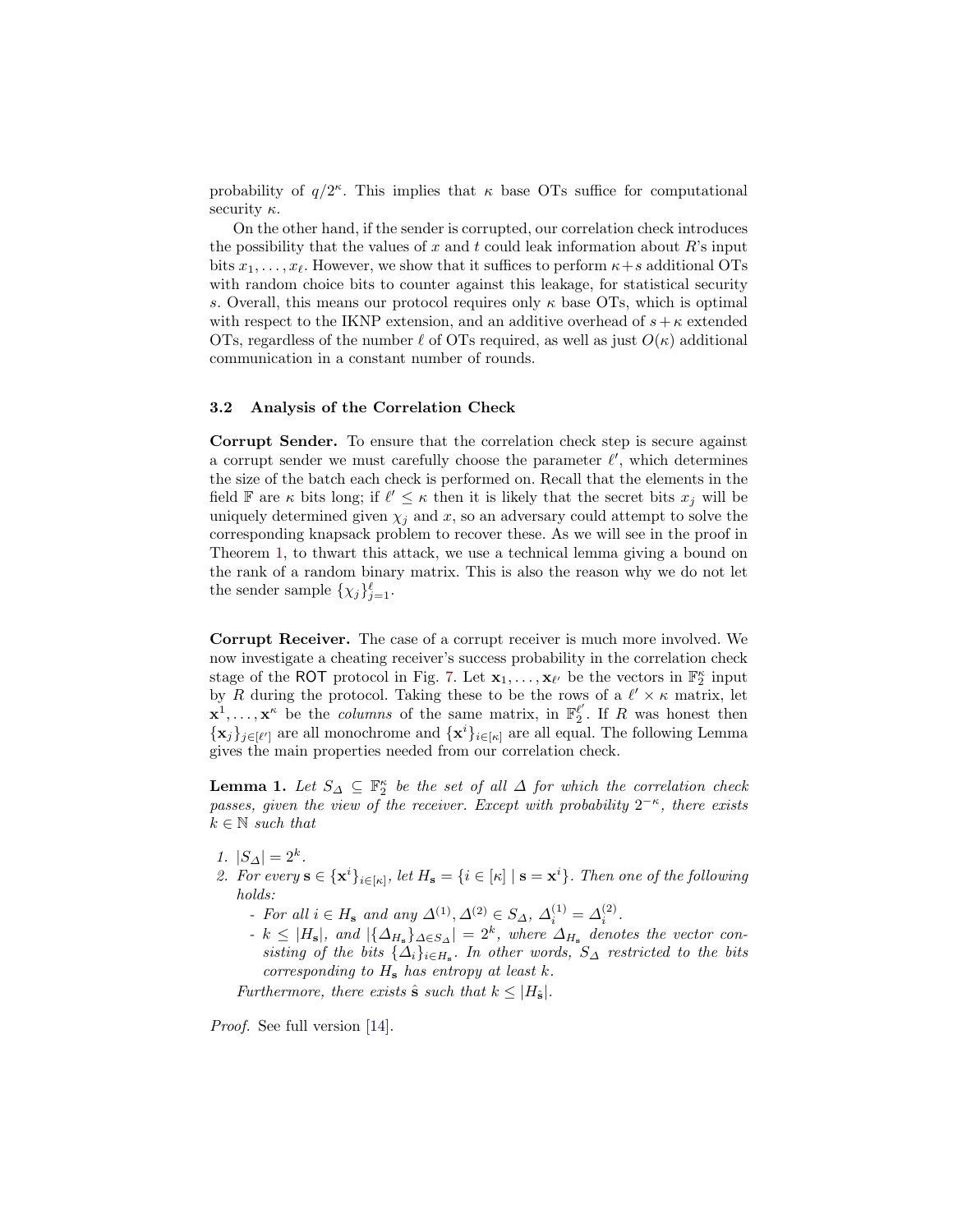#### Protocol for ROT $\kappa,\ell$

Let  $\ell' = \ell + (\kappa + s)$ .  $\mathcal{F}_{\text{COTe}}^{\kappa, \ell'}$ , henceforth denoted as  $\mathcal{F}_{\text{COTe}}$ .

**Initialize:** The parties call  $\mathcal{F}_{\text{COTe}}$ . Initialize where S inputs  $\Delta \in \mathbb{F}_2^{\kappa}$ .

**Extend:** The parties call  $\mathcal{F}_{\text{COTe}}$ . Extend, where R inputs monochrome vectors  $\mathbf{x}_1,\ldots,\mathbf{x}_{\ell'} \in \mathbb{F}_2^{\kappa}$  such that  $\mathbf{x}_j = x_j \cdot (1,\ldots,1)$  for  $j \in [\ell]$  and  $\mathbf{x}_j = x_j \cdot (1,\ldots,1)$ for random  $x_j \in \mathbb{F}_2$  for  $j \in [\ell + 1, \ell']$ .

S receives  $\mathbf{q}_j \in \mathbb{F}_2^{\kappa}$  and R receives  $\mathbf{t}_j \in \mathbb{F}_2^{\kappa}$  for  $j = 1, \ldots, \ell'$  such that:

$$
\mathbf{t}_j = \mathbf{q}_j + \mathbf{x}_j * \varDelta
$$

**Check correlation:** We check that the vectors input by  $R$  during the C-OT were monochrome, by checking a random linear combination. If R cheated earlier she could learn a few bits of  $\varDelta$  here, causing some leakage.

- Sample  $(\chi_1, \ldots, \chi_{\ell'}) \leftarrow \mathcal{F}_{\text{Rand}}(\mathbb{F}_{2^{\kappa}}^{\ell'}).$ 

- R computes

$$
x = \sum_{j=1}^{\ell'} x_j \cdot \chi_j \quad \text{and} \quad t = \sum_{j=1}^{\ell'} \mathbf{t}_j \cdot \chi_j
$$

and sends these to S.

- S computes

$$
q = \sum_{j=1}^{\ell'} \mathbf{q}_j \cdot \chi_j
$$

and checks that  $t = q + x \cdot \Delta$ . If the check fails, output Abort, otherwise S outputs  $\Delta, {\{\mathbf{q}_j\}_{j\in[\ell]}}$  and R outputs  ${\{\mathbf{t}_j, x_j\}_{j\in[\ell]}}$ .

Randomize: Now break the correlation and remove any leaking bits of  $\Delta$ . - R sets

 $\mathbf{v}_{x_j,j} = H(j||\mathbf{t}_j),$ 

and outputs  $x_j, \mathbf{v}_{x_j, j}, j \in [\ell].$ - S outputs

<span id="page-9-0"></span> $\mathbf{v}_{0,j} = H(j||\mathbf{q}_j)$  and  $\mathbf{v}_{1,j} = H(j||\mathbf{q}_j + \Delta), \quad j \in [\ell].$ 

Fig. 7. Random OT extension protocol from correlated OT with errors.

We now give some intuition about the meaning of this statement. The set  $S_{\Delta}$  is the set of all possible values of  $\Delta$  with which the correlation check could pass – note that since  $\Delta$  is uniformly random to the receiver, their probability of passing the check is therefore  $|S_{\Delta}|/2^{\kappa}$ . For some vector  $s \in {\{\mathbf{x}^{i}\}_{i\in[\kappa]}},$  the set  $H_s$  represents indices of all of the vectors equal to s. Clearly, for an honest receiver,  $H_s$  is always just the set  $\{1, \ldots, \kappa\}$ , and so the size of  $H_s$  measures the amount of deviation in the protocol for a given s. The precise indices in  $H<sub>s</sub>$  are also important, as they correspond to a subset of the bits of the secret  $\Delta$ , which could be learnt using  $2^{|H_s|}$  queries to the hash function (causing the simulation to abort in our security proof).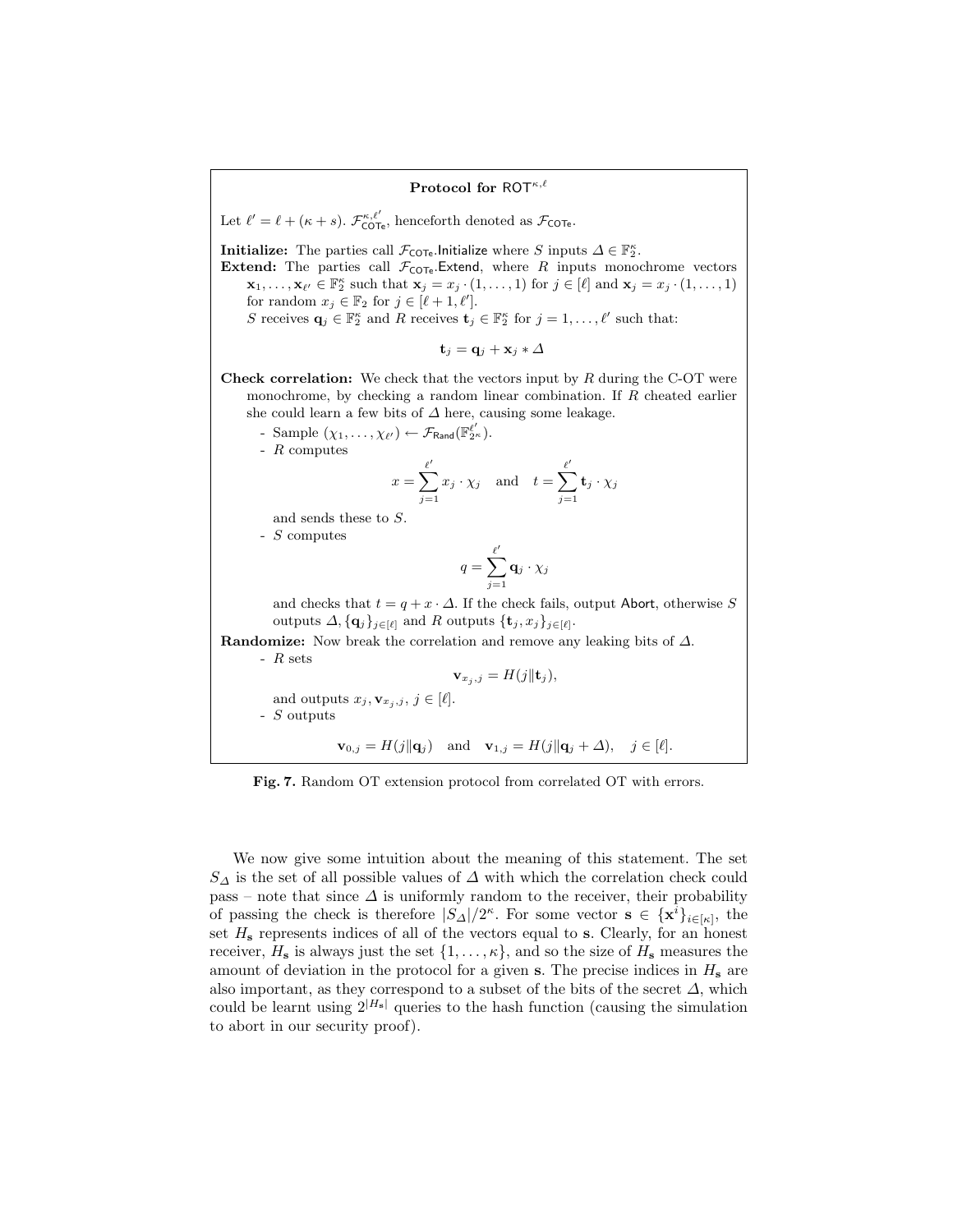The second part of the lemma implies that for any s, either the bits of  $\Delta$ corresponding to the indices in  $H_s$  are constant for all possible  $\Delta \in S_{\Delta}$ , or, the size of  $H_s$  is at least k, which means the corresponding abort in the simulation occurs with probability at least  $1-2^{-k+\kappa}$ . Clearly in the first case, the adversary gains no new information, but in the second case we have a bound on the amount of information an adversary can learn, which directly corresponds to the size of the set  $S_{\Delta}$ , and hence also the success probability in the correlation check. The final part of the Lemma, concerning  $\hat{\mathbf{s}}$ , simply states that there is always a vector s that satisfies the second condition, so at least one block of k bits of  $\Delta$  remains hidden. A careful analysis of these possible deviations allows us to show that  $\kappa$ base OTs suffice for our protocol.

#### 3.3 Proof of Security

<span id="page-10-0"></span>**Theorem 1.** The protocol in Fig. [7](#page-9-0) securely implements the  $\mathcal{F}_{\text{ROT}}^{\kappa,\ell}$  functionality in the  $(\mathcal{F}_{\text{COTE}}, \mathcal{F}_{\text{Rand}}, \mathcal{F}_{\text{RO}})$ -hybrid model with computational security parameter κ.

The computational security parameter  $\kappa$  manifests itself in that the adversary is only allowed  $\mathsf{poly}(\kappa)$  calls of the random oracle in the proof. Other than that, the simulation is statistically indistinguishable.

*Proof.* We construct a simulator S that has access to  $\mathcal{F}_{\text{ROT}}$ , and show that no environment  $\mathcal Z$  can distinguish between an interaction with  $\mathcal S$  and  $\mathcal F_{\text{ROT}}$  and an interaction with the real adversary  $A$  and the real parties. To simulate a real world execution of the protocol,  $S$  starts an internal copy of  $A$  and runs an internal copy of the protocol with dummy parties  $\pi_S$  and  $\pi_R$ , as shown in Figure [8.](#page-11-0)

First we deal with the (simpler) case of a corrupt sender. Since the simulator gets the sender's secret  $\Delta$ , it is straightforward to construct x and t that will pass the check. All we need to do is argue indistinguishability from the real world execution. We need the following lemma.

<span id="page-10-1"></span>**Lemma 2.** Let A be a random  $(\kappa + m) \times \kappa$  matrix over  $\mathbb{F}_2$ , where  $m > 0$ . Then A has rank  $\kappa$  except with probability less than  $2^{-m}$ .

Proof. See full version [\[14\]](#page-17-11).

Recall that in the real world the sender receives

$$
x = \sum_{j=1}^{\ell'} x_j \cdot \chi_j = \sum_{j=1}^{\ell} x_j \cdot \chi_j + \sum_{j=\ell+1}^{\ell'} x_j \cdot \chi_j.
$$

The second summation corresponds to the image of a linear map from  $\mathbb{F}_2^{\ell'-\ell}$  =  $\mathbb{F}_2^{\kappa+s}$  to  $\mathbb{F}_2^{\kappa}$ . From Lemma [2,](#page-10-1) it follows that this map has full rank with probability  $1 - 2^{-s}$ . In this case, the second summation is uniformly random in  $\mathbb{F}_{2^{\kappa}}$  because  $(x_{\ell+1}, \ldots, x_{\ell'})$  were chosen uniformly at random by R, and so indistinguishable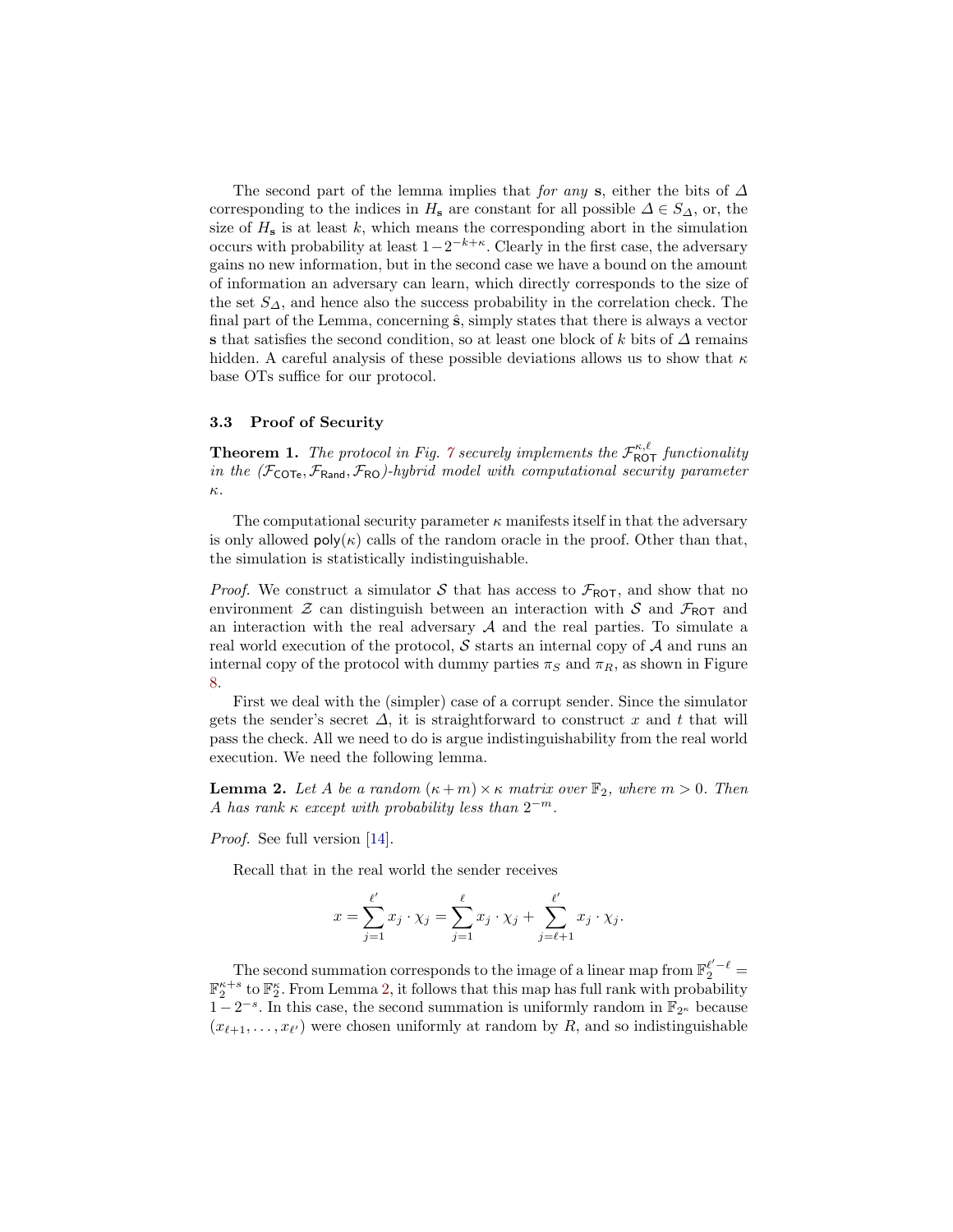# Simulator for ROT $^{\ell,\kappa}$ **Initialize:** If S is corrupt, receive  $\Delta \in \mathbb{F}_{2^{\kappa}}$  from A and store  $\Delta$ . OT extension: For the sake of simplicity we describe separately the case when  $R$ is corrupt and the case when  $S$  is corrupt. Corrupt R: 1. Receive vectors  $\mathbf{x}_1, \ldots, \mathbf{x}_{\ell'}$  and  $\mathbf{t}_1, \ldots, \mathbf{t}_{\ell'} \in \mathbb{F}_{2^{\kappa}}$  from A. 2. Emulating  $\mathcal{F}_{\text{COTe}}$  with a dummy sender, sample a random  $\Delta \in \mathbb{F}_{2^{\kappa}}$ . 3. Sample random  $\chi_1, \ldots, \chi_{\ell'} \in \mathbb{F}_{2^{\kappa}}$  and send these values to A. 4. S receives  $x, t$  from A and carries out the correlation check. If the check fails, the S sends Abort to  $\mathcal{F}_{\text{ROT}}$  and it halts. 5. Let  $\hat{\mathbf{s}}$  and  $H_{\hat{\mathbf{s}}}$  be as in Lemma [1,](#page-8-0) that is,  $k \leq |H_{\hat{\mathbf{s}}}|$ , and  $\mathbf{x}^i = \mathbf{x}^{i'}$  for all  $i, i' \in H_{\hat{\mathbf{s}}}$ . This implies that  $\mathbf{x}_j[i] = \mathbf{x}_j[i']$  for all  $i, i' \in H_{\hat{\mathbf{s}}}$  and  $j \in [\ell]$ . For each  $j \in [\ell],$  set  $x_j = \mathbf{x}_j [i]$  for some  $i \in H_{\hat{\mathbf{s}}}$ . 6. Send  $x_j$  to  $\mathcal{F}_{\text{ROT}}^{\kappa,\ell}$  and receive  $\mathbf{v}_{\mathbf{x}_j,j}$  for all  $j \in [\ell].$ 7. Emulate the random oracle queries as follows: - If the input is  $(j||\mathbf{t}_j + \mathbf{x}_j * \Delta + x_j \cdot \Delta)$ , return  $\mathbf{v}_{x_j, j}$ . - If the input is  $(j||\mathbf{t}_j + \mathbf{x}_j * \Delta + \overline{x_j} \cdot \Delta)$ , abort. - Otherwise, return a random value from  $\mathbb{F}_2^{\kappa}$  (consistent with previous queries). Corrupt S: 1. Receive  $\mathbf{q}_1, \ldots, \mathbf{q}_{\ell'}$  from A. 2. Sample random  $\chi_1, \ldots, \chi_{\ell'} \in \mathbb{F}_{2^{\kappa}}$  and send these to A. 3. Compute  $q = \sum_{j=1}^{\ell'} \mathbf{q}_j \cdot \chi_j$ , sample random  $x \in \mathbb{F}_{2^{\kappa}}$  and compute  $t =$  $q + x \cdot \Delta$ . 4. Output whatever A outputs and halt.

<span id="page-11-1"></span><span id="page-11-0"></span>Fig. 8. Simulator for random OT extension

from the simulated random  $x$ . Finally,  $t$  has the same distribution in both worlds because there is only one t fulfilling the equation  $q = t + x \cdot \Delta$ .

We now consider the case of R being corrupted. In steps 1-4,  $S$  simply emulates  $\mathcal{F}_{\text{COTe}}$  and the correlation check, choosing random values for the dummy sender's input. Lemma [1](#page-8-0) states that (except with negligible probability)  $|S_{\Delta}|$  =  $2^k$  for some  $k \in \mathbb{N}$ . For every  $\mathbf{s} \in {\{\mathbf{x}^i\}}_{i \in [\kappa]}$ , let  $H_\mathbf{s} = {\{i \in [\kappa] \mid \mathbf{s} = \mathbf{x}^i\}}$  and  $\hat{\mathbf{s}}$  as in Lemma [1.](#page-8-0) Recall that the adversary knows  $(\mathbf{t}_i, \mathbf{x}_j)$  such that  $\mathbf{t}_i = \mathbf{q}_i + \mathbf{x}_j * \Delta$ . If  $x_1, \ldots, x_\ell$  are the bits of  $\hat{\mathbf{s}}$  then this can be expressed as  $\mathbf{t}_i = \mathbf{q}_i + x_i \cdot \Delta + \mathbf{e}_i * \Delta$ , where  $\mathbf{e}_j = (x_j, \dots, x_j) + \mathbf{x}_j$  is an adversarially chosen error vector. By definition,  $\mathbf{e}_j[i] = \mathbf{e}_j[i']$  for all  $i, i' \in H_s$ , for any  $\mathbf{s} \in {\{\mathbf{x}^i\}}_{i \in [\kappa]}$  and  $j \in [\ell]$ .

In step [7,](#page-11-1) the simulator responds to the adversary's random oracle queries. Notice that it is the queries  $\mathbf{q}_j = \mathbf{t}_j + \mathbf{x}_j * \Delta$  and  $\mathbf{q}_j + \Delta = \mathbf{t}_j + \overline{\mathbf{x}_j} * \Delta$  that require the reply conforming to the output of  $\mathcal{F}_{\sf ROT}^{\kappa,\ell}$ . The simulator knows  $\mathbf{v}_{x_j,j}$ , which is the output of  $H(j||\mathbf{q}_j + x_j \cdot \Delta)$  in the real-world protocol. On the other hand, if the adversary queries  $(j||\mathbf{q}_i + \overline{x}_j \cdot \Delta)$ , the simulator cannot give the right output and thus aborts.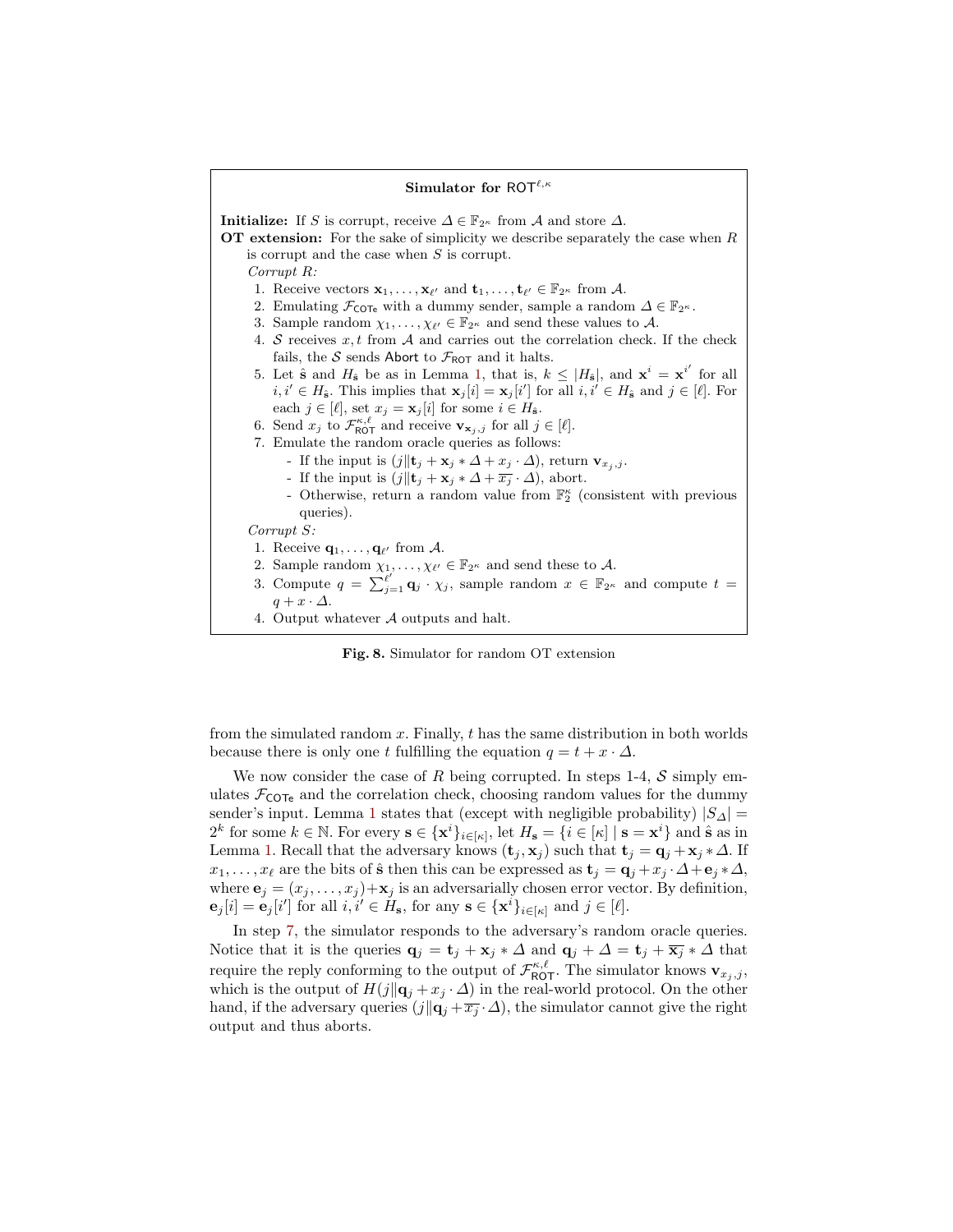We now investigate the probability that this happens, given that the correlation check has passed. It holds that

$$
\mathbf{q}_j + \overline{x_j} \cdot \Delta = \mathbf{t}_j + \mathbf{x}_j * \Delta + \overline{x_j} \cdot \Delta = \mathbf{t}_j + (\mathbf{x}_j + (\overline{x_j}, \dots, \overline{x_j})) * \Delta.
$$

For  $i \in H_{\hat{\mathbf{s}}}$ ,  $\mathbf{x}_j[i] = x_j$  and thus  $(\mathbf{x}_j + (\overline{x}_j, \dots, \overline{x}_j)[i] = 1$ . By Lemma [1,](#page-8-0) there are  $|S_\Delta|=2^k$  possibilities for  $(\mathbf{x}_j + (\overline{x_j}, \dots, \overline{x_j})) \cdot \Delta$  and hence  $\mathbf{q}_j + \overline{x_j} \cdot \Delta$ , given  $\Delta \in S_{\Delta}$ . Therefore, the probability of one such query is  $2^{-k}$ .

However, we must also show that the environment cannot learn any additional information from previous queries. For example, when R queries  $\mathbf{q}_i + x_i \cdot \Delta$ to get their correct OT output, the environment (who sees the honest sender output so can verify this has occurred) can learn  $e_i * \Delta$  by computing  $q_i + x_j \cdot \Delta + t_j$ . By definition, the bits of  $e_j$  corresponding to any index set  $H_s$  are constant. Fur-thermore, Lemma [1](#page-8-0) states that either  $\Delta_i^{(1)} = \Delta_i^{(2)}$  for all  $\Delta^{(1)}, \Delta^{(2)} \in S_\Delta$  and  $i \in H_s$  or  $|H_s| \geq k$ . In the first case,  $e_j[i] \cdot \Delta_i$  is known by the fact that  $\Delta \in S_{\Delta}$ . In the second case, consider that  $e_j[i]$  is the same for all  $i \in H_s$ . If  $e_j[i] = 0$  for all  $i \in H_s$ , then  $e_j[i] \cdot \Delta_i = 0$  for all  $i \in H_s$ . On the other hand, if  $e_j[i] = 1$ , there are  $2^k$  possibilities for  $\mathbf{e}_i * \Delta$  (given  $\Delta \in S_\Delta$  as above) and thus for  $\mathbf{q}_i + x_i \cdot \Delta$ . Hence, either the latter is known to the adversary already or the probability of querying it is  $2^{-k}$  per query.

It follows that the probability the simulation aborts after the correlation check has passed is at most  $q \cdot 2^{-k}$ , where q is the number of queries made by the environment. Now taking into account the fact that the check passes with probability  $|S_\Delta| \cdot 2^{-\kappa} + 2^{-\kappa} = 2^{-\kappa} \cdot (2^k + 1)$ , the overall success probability of distinguishing is at most  $q \cdot 2^{-\kappa} \cdot (1 + 2^{-k})$ , which is negligible in  $\kappa$ .

| ۰ |  | ۰ |  |
|---|--|---|--|
|   |  |   |  |
|   |  |   |  |
|   |  |   |  |

#### 3.4 From ROT to OT

Finally we show how to reduce  $\mathcal{F}_{\text{OT}}^{\kappa,\ell}$  to  $\mathcal{F}_{\text{ROT}}^{\kappa,\ell}$ .

**Lemma 3.** The protocol in Fig. [9](#page-13-0) securely implements the  $\mathcal{F}_{\text{OT}}^{\kappa,\ell}$  functionality in the  $\mathcal{F}_{\text{ROT}}^{\kappa,\ell}$ -hybrid model.

*Proof.* It is easy to describe a simulator for a corrupt R.  $S$  runs a copy of  $A$ setting dummy parties  $\pi_R$  and  $\pi_S$  and then simulates for them a real execution of DeROT, running an internal copy of  $\mathcal{F}_{\text{ROT}}$ .

We just need to show indistinguishablity of the transcripts and of the outputs. In both worlds,  ${\bf d}_{x_i,i}$ <sub>i∈[ $\ell$ ]</sub> and  ${\bf v}_{x_i,i}$ <sub>i∈[ $\ell$ ]</sub> are distributed uniformly subject to the condition  $\mathbf{d}_{x_i,i} + \mathbf{v}_{x_i,i} = \mathbf{y}_{x_i,i}$  for all  $i \in [\ell]$ , as the pads  $\mathbf{v}_{0,i}$  and  $\mathbf{v}_{1,i}$  provided by  $\mathcal{F}_{\text{ROT}}$  are random and independent of R's view, except with negligible probability.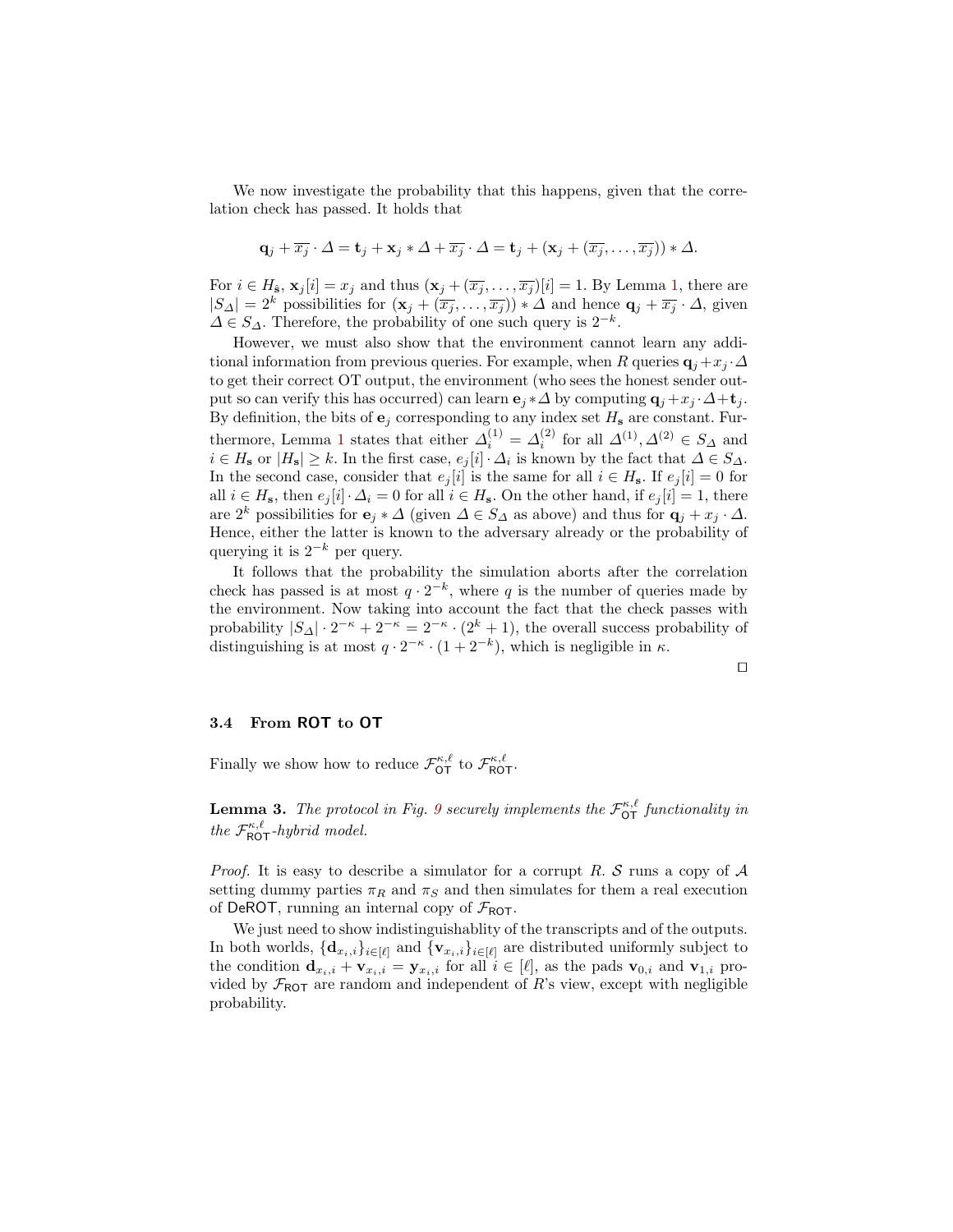#### Protocol DeROT $\kappa,\ell$

1. The parties run ROT<sup> $\kappa, \ell$ </sup> with R inputting  $\mathbf{x} = (\mathbf{x}_1, \dots, \mathbf{x}_{\ell}), \mathbf{x}_i \in \mathbb{F}_2^{\kappa}, S$  receives  $\{(\mathbf{v}_{0,i}, \mathbf{v}_{1,i})\}_{i \in [\ell]} \in \mathbb{F}_2^{\kappa} \times \mathbb{F}_2^{\kappa}$ , and R receives  $\{\mathbf{v}_{x_i,i}\}_{i \in [\ell]}.$ 2. S sends  $\{(\mathbf{d}_{0,i}, \mathbf{d}_{1,i})\}_{i \in [\ell]} = {\{(\mathbf{v}_{0,i} + \mathbf{y}_{0,i}, \mathbf{v}_{1,i} + \mathbf{y}_{1,i})\}_{i \in [\ell]} \in \mathbb{F}_2^{\kappa} \times \mathbb{F}_2^{\kappa} \text{ to } R.}$ 3. R outputs  $\{y_{x_i,i}\}_{i \in [\ell]} = {\mathbf{v}_{x_i,i} + \mathbf{d}_{x_i,i}}_{i \in [\ell]}.$ 

<span id="page-13-0"></span>Fig. 9. Derandomization protocol for random OT.

### 4 Implementation

In this section, we evaluate the efficiency of our random OT extension protocol. As was done in previous works [\[1](#page-16-4)[,2\]](#page-16-5), we tested the protocol in a standard LAN setting and a simulated WAN environment, using the Linux tc tool to create an average round-trip-time of 100 ms (with standard deviation 1 ms) and limit bandwidth to 50 Mbps (comparable with the setting reported by Asharov et al. [\[2\]](#page-16-5)). We used computational security parameter  $\kappa = 128$  and statistical security parameter  $s = 64$  throughout, and instantiated the PRG with AES-128 in counter mode (using Intel AES-NI) and the random oracle H with SHA-1.  $\mathcal{F}_{\text{Rand}}$  is implemented using a standard hash-based commitment scheme, where both parties commit to and then open a seed, then the XOR of the two values is used to seed a PRG, which is UC-secure in the random oracle model.

Our implementation was written in  $C++$  using the Miracl libary for elliptic curve arithmetic in the base OTs, which were executed using the actively secure protocol of Peikert et al. [\[21\]](#page-17-12). All benchmarks were taken as an average of 20 runs on Intel Core i7-3770S 3.1 GHz processors with 8 cores and 32 GB of memory.

Implementation Optimizations. The correlation check stage of our protocol requires computing values of the form  $\sum_i x_i \cdot y_i$  where  $x_i, y_i \in \mathbb{F}_{2^{\kappa}}$ . We used Intel PCLMUL instructions to efficiently compute carrlyess multiplications and then performed summations and the check itself in the polynomial ring (of length  $2\kappa - 1$ ) to avoid having to do expensive reduction by the finite field polynomial.

As was done by Asharov et al. [\[1\]](#page-16-4), we use Eklundh's algorithm for transposing the matrices  $T$  and  $Q$  during the COTe protocol in a cache-friendly manner, which makes the time spent in this stage less than 3% of the total runtime. Our implementation also supports multi-threading, making use of the 8 cores available on our test machines.

#### 4.1 Comparison of Protocols

Table [2](#page-14-0) shows the time taken for our implementation to compute 10 million OT extensions (excluding the base OTs) in a variety of settings. The one-directional setting is a traditional OT between a sender and a receiver, whilst in the bidirectional times, both parties perform both roles simultaneously (for a total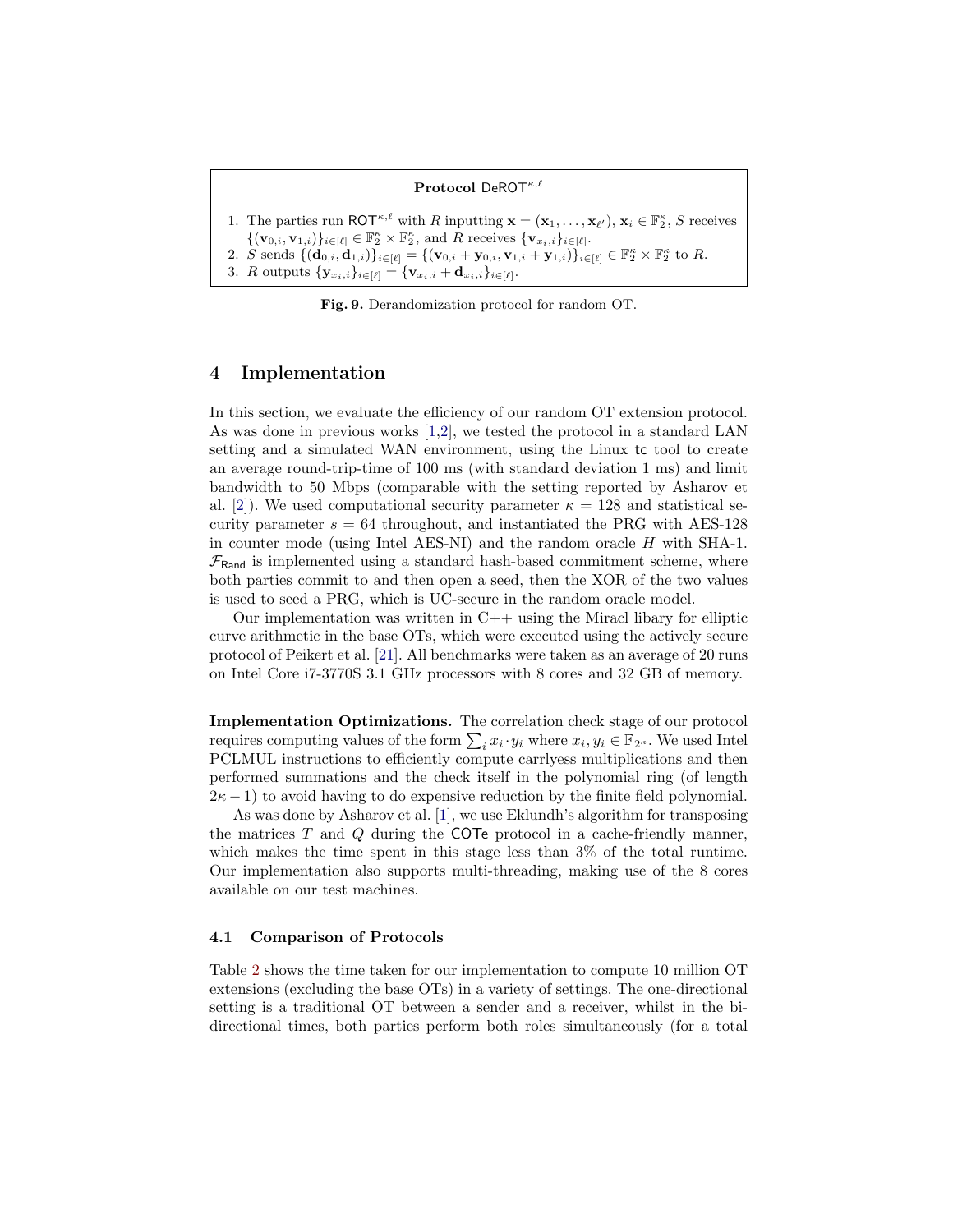| Protocol                | Comms.<br>(MB) | LAN time $(s)$ |         | WAN time (s) |         |
|-------------------------|----------------|----------------|---------|--------------|---------|
|                         |                | One-dir.       | Bi-dir. | One-dir.     | Bi-dir. |
| Passive,<br>IKNP(1T)    | 160MB<br>160MB | 9.1037         | 12.5148 | 36.2319      | 66.2692 |
| Passive,<br>IKNP(8T)    |                | 3.3258         | 4.0827  | 28.4410      | 53.3977 |
| Active,<br>ours<br>(1T) |                | 9.5589         | 12.9461 | 36.2653      | 66.6558 |
| Active.<br>ours<br>(8T) |                | 3.3516         | 4.2020  | 28.4569      | 54.1157 |

<span id="page-14-0"></span>Table 2. Random OT extension runtimes in seconds, using either 1 or 8 threads. The one-directional time is for 10 million OTs between a sender and receiver, whilst for the bi-directional time both parties are playing each role for a total of 20 million OTs.

of 20 million OTs). The bi-directional variant is often required for secure twoparty and multi-party computation protocols, and over a LAN is much more efficient than performing the one-directional protocol twice, but less so in the WAN setting where communication is the bottleneck.

The passive protocol is just the standard IKNP extension (with the random OT communication optimization of Asharov et al. [\[1\]](#page-16-4)), which is essentially our protocol without the correlation check. In the LAN setting, the time difference between the active and passive protocols is less than 5%. The WAN times for the passive and active protocols are very similar, however it should be noted that there was more variation in our WAN experiments – computing 95% confidence intervals for these means in the table gives a variation of up to  $\pm 3\%$ . This is probably mostly due to network variation and can be taken as evidence that our protocol has roughly the same performance as the passive IKNP extension. The total amount of data sent (in all protocols) is almost identical, due to the very low overhead of our correlation check. Compared with the reported timings for the protocol of Asharov et al. [\[2\]](#page-16-5), our runtimes are much improved: their actively secure times are between 40% and 80% higher than their passive implementation, whilst ours almost match the efficiency of the passive protocol. (We do not directly compare figures due to the different benchmarking environments involved.)

Fig. [10](#page-15-0) illustrates the performance of our protocol as the number of OTs computed varies, in both the WAN and LAN settings, tested in the one-directional and bi-directional modes of OT operation.

### 4.2 Profiling

Fig[.11](#page-15-1) presents profiling results for the main components of our protocol, run in a single thread creating 10 million OTs. It clearly demonstrates that the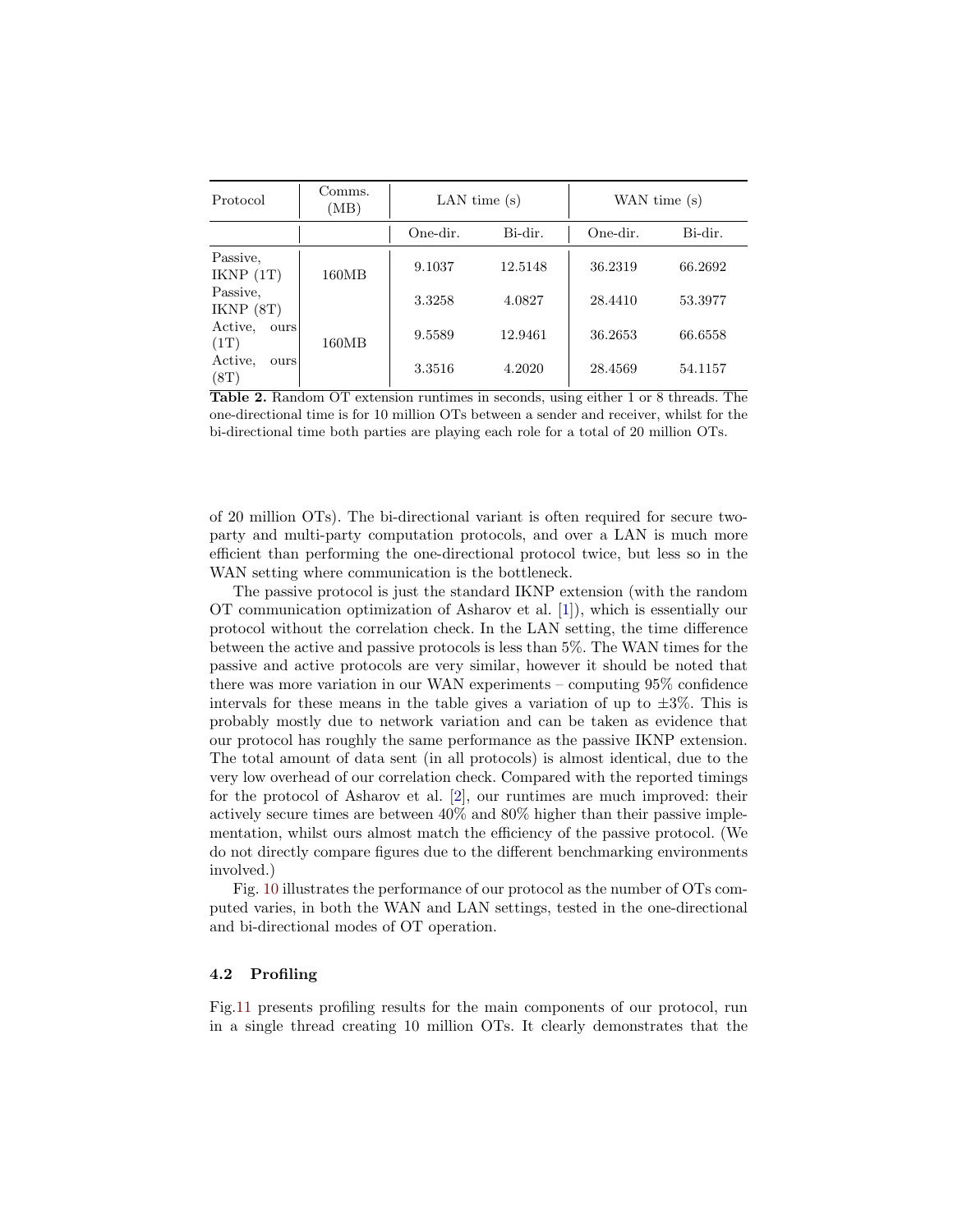

<span id="page-15-0"></span>Fig. 10. Performance of our OT extension protocol for various numbers of OTs. Times exclude the base OTs.



<span id="page-15-1"></span>Fig. 11. Profiling results for running 10 million OTs in a single thread.

bottleneck of our protocol is communication from the IKNP extension phase, as was reported for the passive secure implementation of Asharov et al. [\[1\]](#page-16-4). The correlation check that we require for active security has a negligible impact on the runtime; the best way to further optimize our implementation in the LAN setting would be to target the hash function computations. The 'Other' section includes overhead from PRG computations, matrix transposition and allocating memory, which could also potentially be reduced a small amount.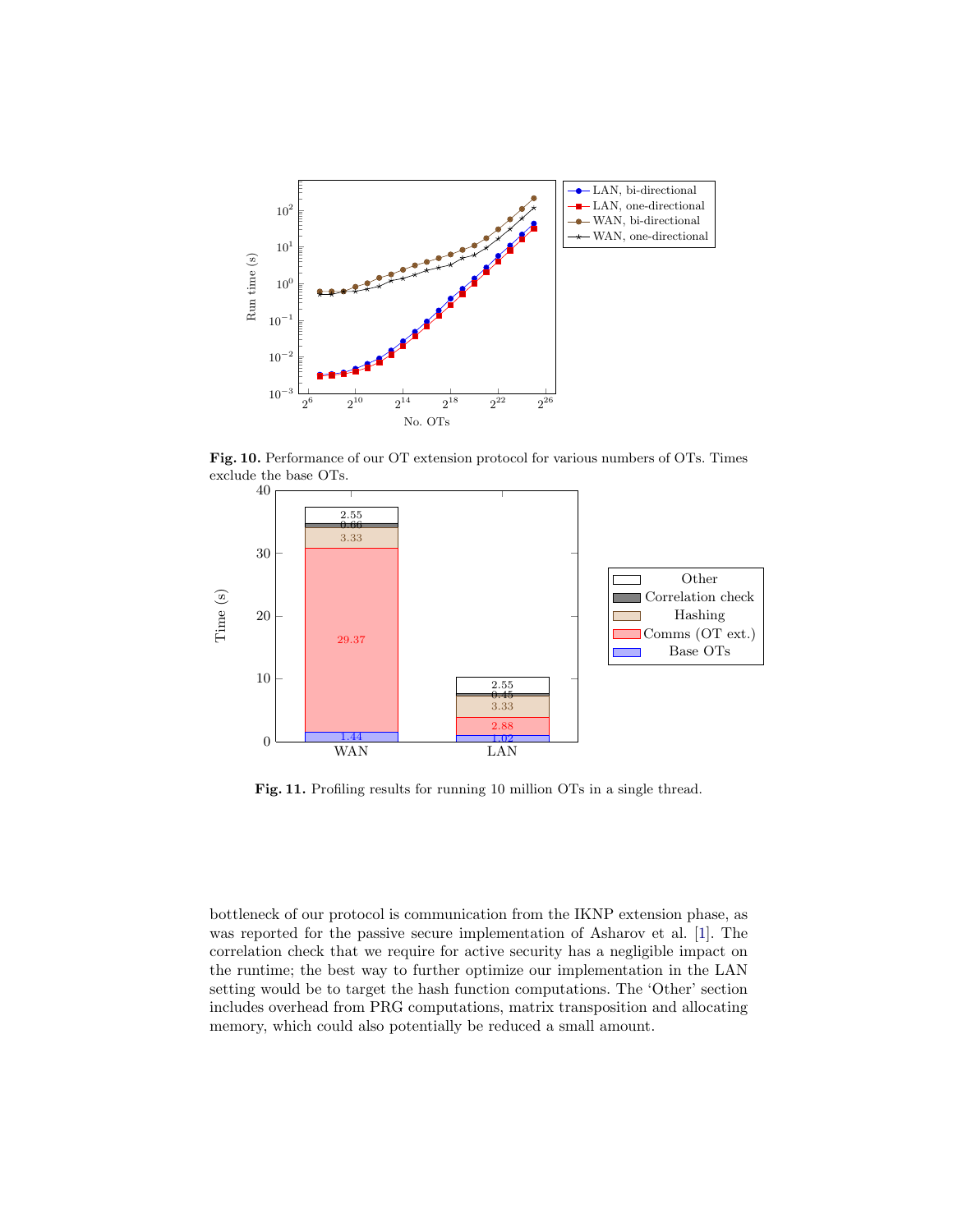# 5 Acknowledgements

We would like to thank Claudio Orlandi and Morten Bech for pointing out minor errors in the proof of Theorem [1,](#page-10-0) and the anonymous reviewers whose comments helped to improve the paper. This work has been supported in part by EPSRC via grant EP/I03126X.

### References

- <span id="page-16-4"></span>1. G. Asharov, Y. Lindell, T. Schneider, and M. Zohner. More efficient oblivious transfer and extensions for faster secure computation. In Proceedings of the 2013 ACM SIGSAC conference on Computer & communications security, pages 535– 548. ACM, 2013.
- <span id="page-16-5"></span>2. G. Asharov, Y. Lindell, T. Schneider, and M. Zohner. More efficient oblivious transfer extensions with security for malicious adversaries. In Advances in Cryptology – EUROCRYPT 2015, pages 673–701, 2015.
- <span id="page-16-2"></span>3. D. Beaver. Correlated pseudorandomness and the complexity of private computations. In Proceedings of the twenty-eighth annual ACM symposium on Theory of computing, pages 479–488. ACM, 1996.
- <span id="page-16-10"></span>4. G. Brassard, C. Crepeau, and J.-M. Robert. All-or-nothing disclosure of secrets. In A. Odlyzko, editor, Advances in Cryptology CRYPTO 86, volume 263 of Lecture Notes in Computer Science, pages 234–238. Springer Berlin Heidelberg, 1987.
- <span id="page-16-6"></span>5. S. S. Burra, E. Larraia, J. B. Nielsen, P. S. Nordholt, C. Orlandi, E. Orsini, P. Scholl, and N. P. Smart. High performance multi-party computation for binary circuits based on oblivious transfer. Cryptology ePrint Archive, Report 2015/472, 2015. <http://eprint.iacr.org/>.
- <span id="page-16-11"></span>6. I. Damgård, M. Keller, E. Larraia, V. Pastro, P. Scholl, and N. P. Smart. Practical covertly secure MPC for dishonest majority - or: Breaking the SPDZ limits. In J. Crampton, S. Jajodia, and K. Mayes, editors, ESORICS, volume 8134 of Lecture Notes in Computer Science, pages 1–18. Springer, 2013.
- <span id="page-16-7"></span>7. I. Damgård, R. Lauritsen, and T. Toft. An empirical study and some improvements of the minimac protocol for secure computation. In Security and Cryptography for Networks - 9th International Conference, SCN 2014, Amalfi, Italy, September 3-5, 2014. Proceedings, pages 398–415, 2014.
- <span id="page-16-8"></span>8. C. Dong, L. Chen, and Z. Wen. When private set intersection meets big data: an efficient and scalable protocol. In 2013 ACM SIGSAC Conference on Computer and Communications Security, CCS'13, Berlin, Germany, November 4-8, 2013, pages 789–800, 2013.
- <span id="page-16-9"></span>9. S. Even, O. Goldreich, and A. Lempel. A randomized protocol for signing contracts. Commun. ACM, 28(6):637–647, June 1985.
- <span id="page-16-0"></span>10. O. Goldreich and R. Vainish. How to solve any protocol problem - an efficiency improvement. In A Conference on the Theory and Applications of Cryptographic Techniques on Advances in Cryptology, CRYPTO '87, pages 73–86, 1988.
- <span id="page-16-1"></span>11. R. Impagliazzo and S. Rudich. Limits on the provable consequences of one-way permutations. In Proceedings of the twenty-first annual ACM symposium on Theory of computing, pages 44–61. ACM, 1989.
- <span id="page-16-3"></span>12. Y. Ishai, J. Kilian, K. Nissim, and E. Petrank. Extending oblivious transfers efficiently. In Advances in Cryptology - CRYPTO 2003, 23rd Annual International Cryptology Conference, Santa Barbara, California, USA, August 17-21, 2003, Proceedings, pages 145–161, 2003.